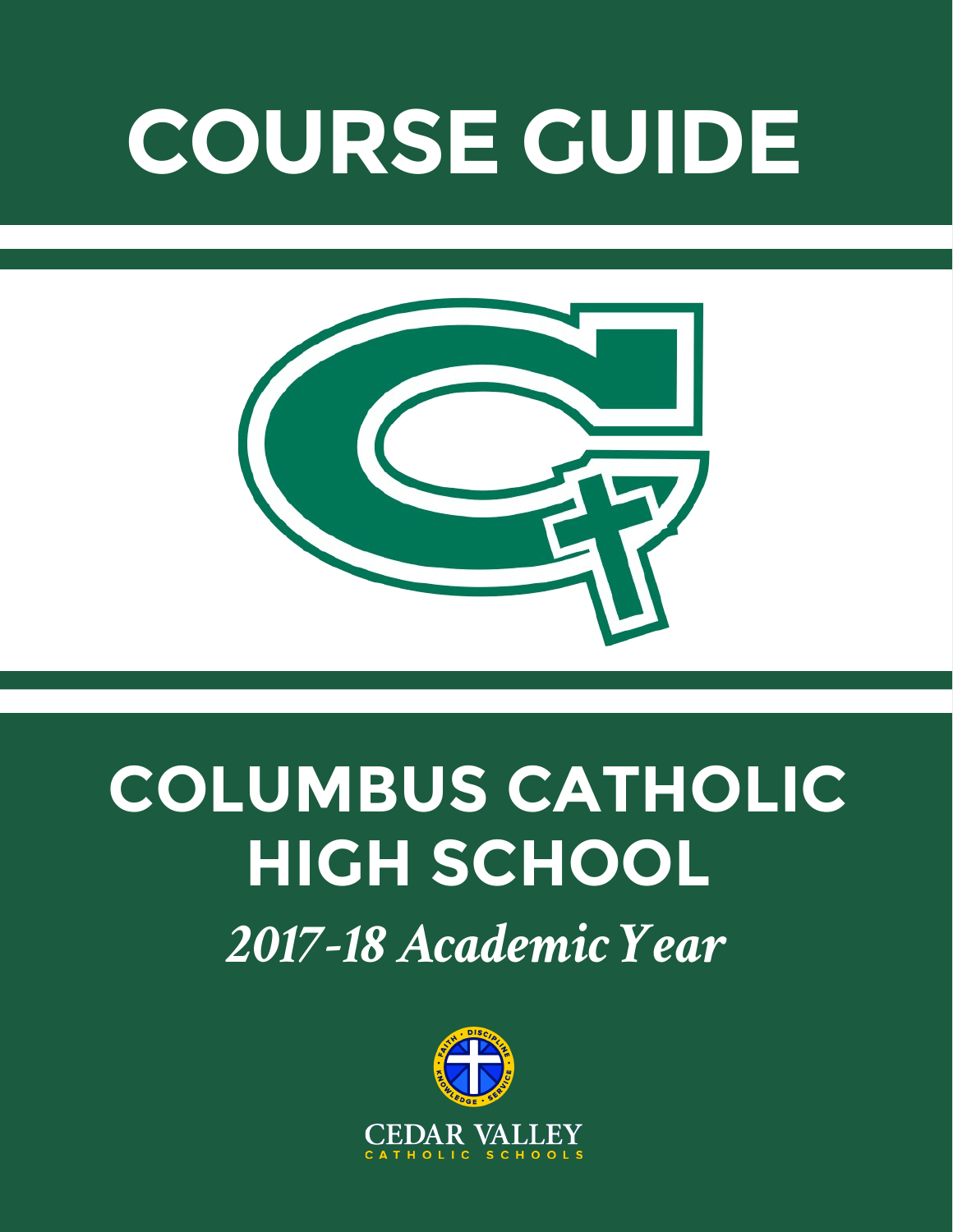## **TABLE OF CONTENTS**

| <b>FOUR-YEAR PLANNING</b>       | <b>PAGE 2</b>  |
|---------------------------------|----------------|
| <b>THEOLOGY</b>                 | PAGE 3         |
| <b>ENGLISH</b>                  | <b>PAGE 5</b>  |
| <b>MATHEMATICS</b>              | <b>PAGE 8</b>  |
| <b>COMPUTER SCIENCE</b>         | <b>PAGE 10</b> |
| <b>SCIENCE</b>                  | <b>PAGE 12</b> |
| <b>SOCIAL STUDIES</b>           | <b>PAGE 15</b> |
| <b>FOREIGN LANGUAGE</b>         | <b>PAGE 17</b> |
| <b>PHYSICAL EDUCATION</b>       | <b>PAGE 18</b> |
| <b>BUSINESS EDUCATION</b>       | <b>PAGE 19</b> |
| <b>FAMILY/CONSUMER SCIENCE</b>  | <b>PAGE 21</b> |
| <b>VISUAL ARTS</b>              | <b>PAGE 23</b> |
| <b>MUSIC</b>                    | <b>PAGE 25</b> |
| <b>ENGLISH LANGUAGE LEARNER</b> | <b>PAGE 27</b> |
| 21 <sup>st</sup> CENTURY SKILLS | <b>PAGE 28</b> |
| <b>IOWA LEARNING ONLINE</b>     | <b>PAGE 29</b> |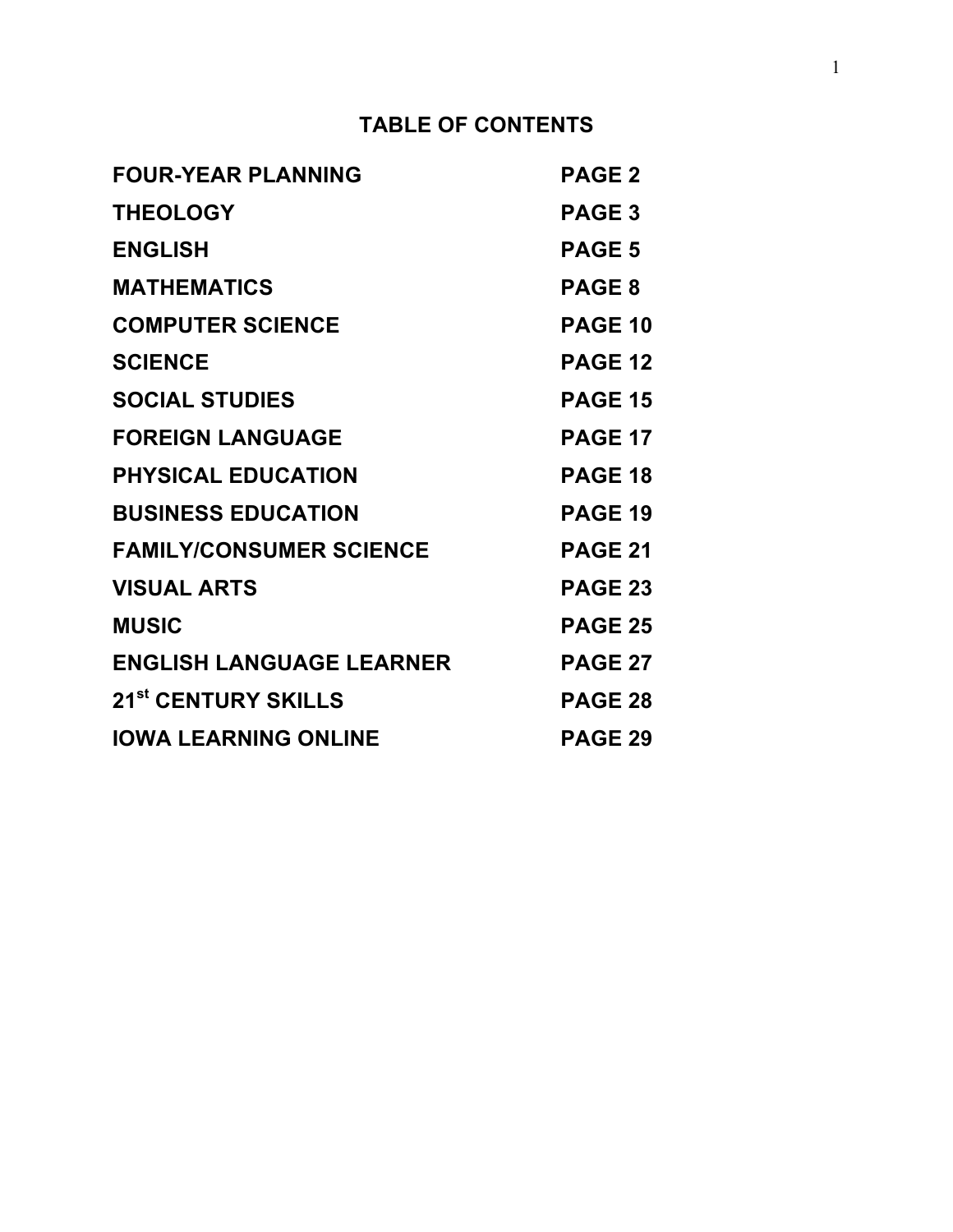## **2017-2018 COURSE PLANNING GUIDE**

### **Four Year Plan**

- All Columbus students will have a 4-year Academic Plan that maps out coursework for their high school experience. This plan will be developed during their 8th grade year and then revised as necessary during high school. The plan will contain information on post-secondary planning and education that will take place during high school.
- Students are responsible for planning and keeping track of their academic record in high school. This is extremely important so the student will be able to complete required courses for graduation and will be able to keep a record of the number of credits taken and what credits lie in the balance.
- The following information is to assist you in the development of your high school program. Ninth and tenth graders may wish to project their course of studies for the next several years. Eleventh and twelfth graders may want to record classes already taken so that they may determine prior to registration which courses and how many credits are needed for graduation.
- As you plan your course of studies over the next four years, consult your teachers, school counselor and parents. Check the Graduation Requirements in this course planner to make certain you are arranging all of the necessary credits and courses. The technology requirement may be met anytime during grades 9 – 12. We advise beginning technology courses early in your high school career.
- Parents are encouraged to call their student's school counselor for concerns or questions about course selections.

## **GRADUATION REQUIREMENTS**

Every Columbus graduate must meet the following requirements for graduation.

- 1. Eight semesters of English
- 2. Six semesters of Science
- 3. Six semesters of Social Studies
- 4. Six semesters of Mathematics
- 5. Four semesters of Physical Education
- 6. One semester of Communications
- 7. One semester of Technology
- 8. Remaining classes are electives.

A total of 49 credits is required for graduation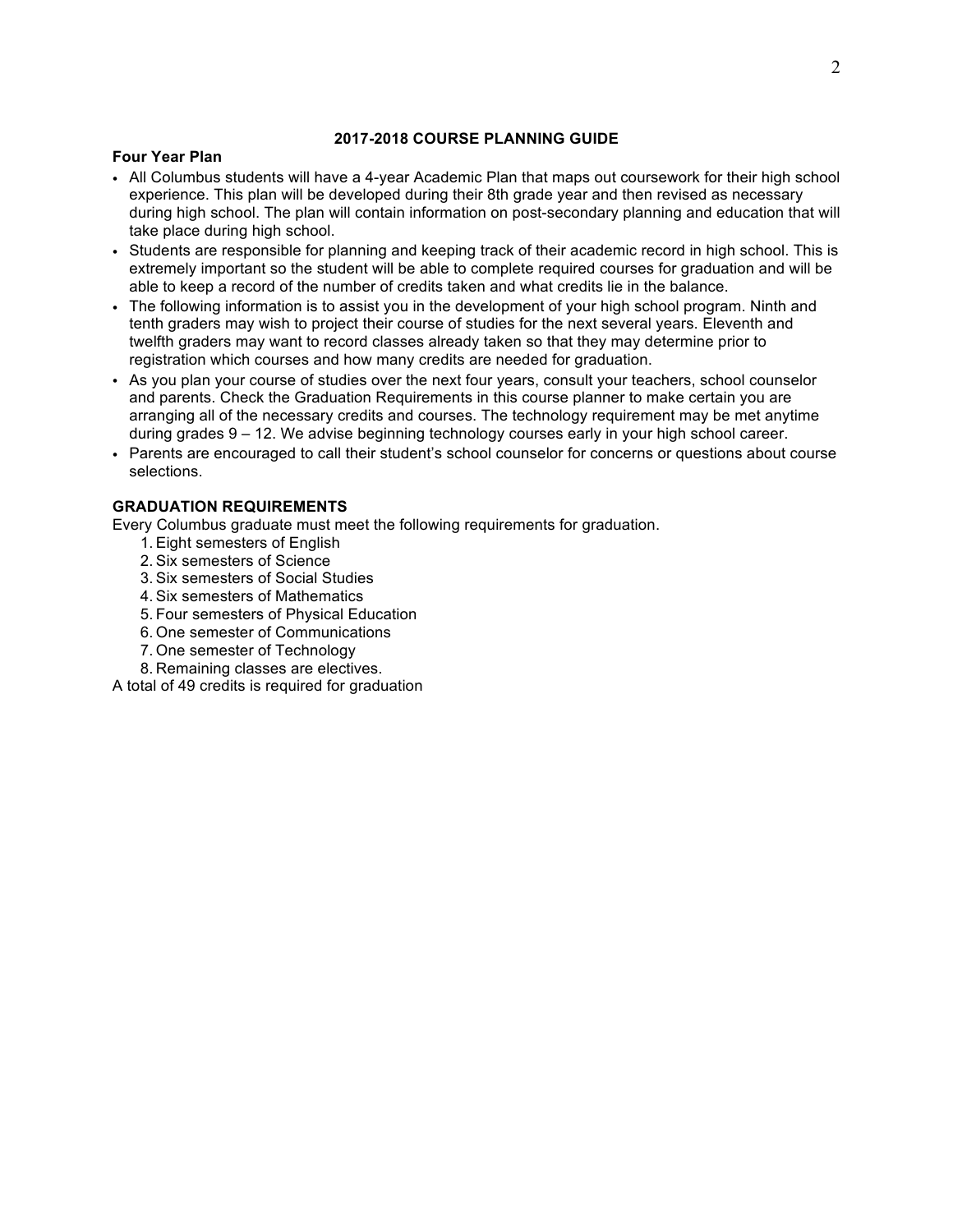#### **THEOLOGY**

"Love One Another As I Have Loved You" - Jesus Christ

The Theology curriculum at Columbus High School is a study and an experience of our loving God as expressed in the Catholic Christian faith. It provides students an opportunity to come to know Jesus Christ more fully in their daily lives. The learning environment fosters Christian attitudes necessary for a mature faith response to Jesus Christ.

Through instruction in theology, students acquire knowledge of basic Catholic teaching and an understanding of how God communicates in today's world. Through class instruction, worship, prayer, and service, students develop a growing awareness of, and appreciation for the spiritual dimensions of their lives, the need for a healthy self-esteem, attitudes of caring and tolerance, a commitment to justice and peace, and the need for life-long personal growth.

In providing opportunities to ask questions and seek the truth, students are encouraged and challenged to develop a personal faith relationship with Jesus Christ and to be prepared to witness this faith in the community.

## **God's Revelation Through Jesus (9)**

#### **Credit: 1 1st Semester**

The purpose of this course is to give students a general knowledge and appreciation of the Sacred Scriptures. Through their study of the Bible students will come to encounter the living Word of God, Jesus Christ. In the course they will learn about the Bible authored by God through Inspiration, and its value to people throughout the world. Students will learn how to read the Bible and will become familiar with the major sections of the Bible and the books included in each section. Students will pay particular attention to the Old Testament, where they will get a foundation for the Judeo-Christian faith. United States Conference of Catholic Bishops (USCCB) Curriculum.

### **The Mission and Ministry of Jesus (9)**

### **Credit: 1 2nd Semester**

Who is Jesus Christ? The purpose of this course is to dive deeper into the origins of our faith and to introduce students to the mystery of Jesus Christ, the living Work of God, the Second Person of the Blessed Trinity. In this course students will understand that Jesus Christ is the ultimate Revelation to us from God. In learning about who he is the students will also learn who he calls them to be. United States Conference of Catholic Bishops (USCCB) Curriculum.

#### **Jesus: Our Salvation (10)**

#### **Credit: 1 1st semester**

Christ's Mission...The Paschal Mystery. The purpose of this course is to help students understand all that God has done for us through his Son, Jesus Christ. Through this course of study, students will learn that for all eternity, God has planned for us to share eternal happiness with him, which is accomplished through the redemption Christ won for us. Students will learn that they share in this redemption only in and through Jesus Christ. They will also be introduced to what it means to be a disciple of Christ and what life as a disciple entails. United States Conference of Catholic Bishops (USCCB) Curriculum.

#### **The Church (10)**

#### **Credit: 1 2nd Semester**

Christ's Mission Continues in the Church. The Purpose of this course is to help students understand that in and through the Church they encounter the living Jesus Christ. They will be introduced to the fact that the Church was founded by Christ through the Apostles and is sustained by him through the Holy Spirit. The students will come to know that the Church is the living body of Christ today. The Body has both divine and human elements. In this course, students will learn about events and people in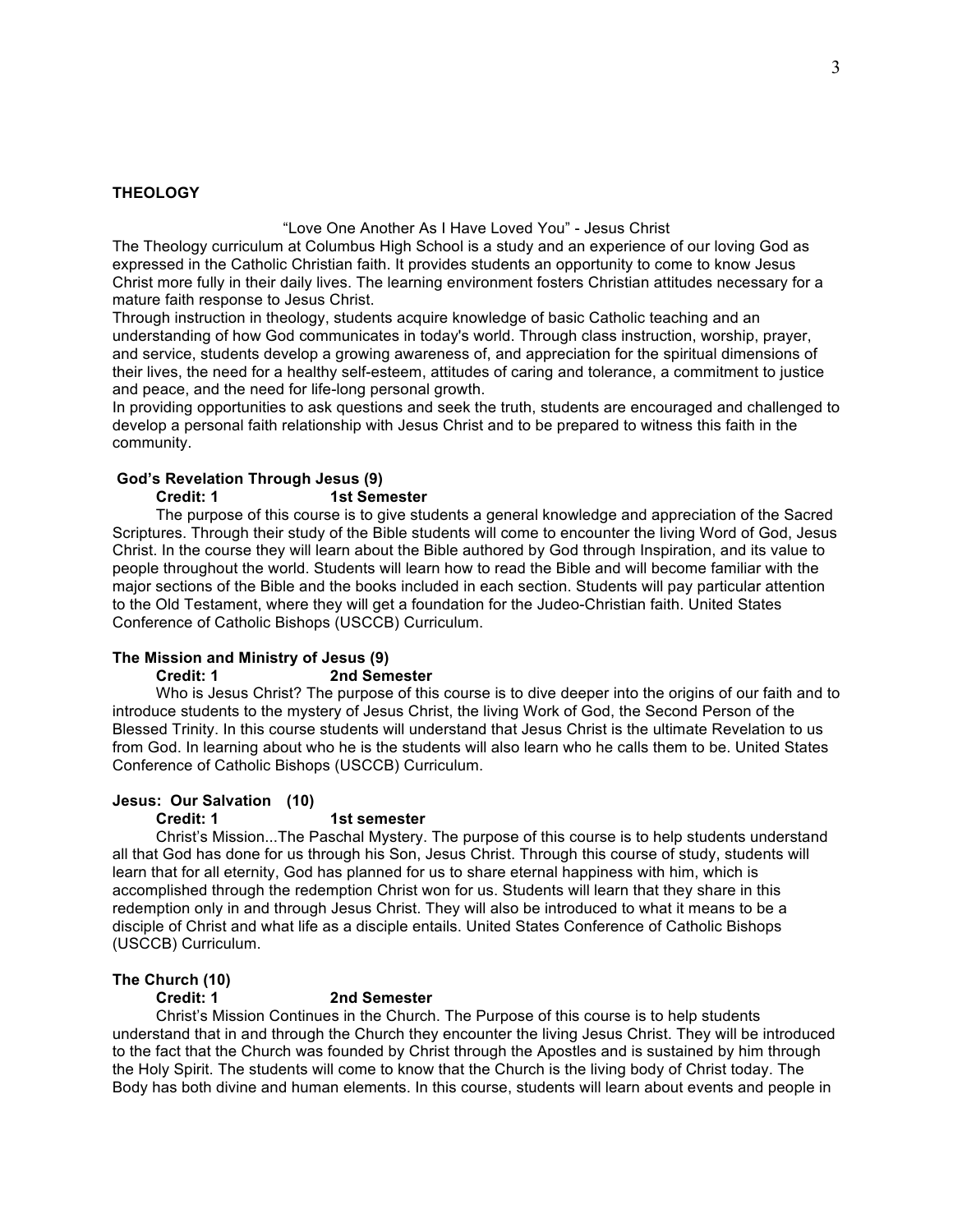the life of the church and about the sacred nature of the Church. They will also be introduced to the Liturgical Seasons. United States Conference of Catholic Bishops (USCCB) Curriculum.

## **Sacraments (11)**

#### **Credit: 1 1st Semester**

Sacraments as Privileged Encounters with Jesus Christ. The purpose of this course is to help students understand that they can encounter Christ today in a full and real way in and through the sacraments, and especially through the Eucharist. Students will examine each of the sacraments in detail so as to learn how they may encounter Christ throughout life. United States Conference of Catholic Bishops (USCCB) Curriculum.

## **Life in Jesus Christ (11)**

## **Credit: 1 2nd Semester**

Your Life in Christ: Foundations of Catholic Morality. The purpose of this course is to help students understand that it is only through Christ that they can fully live out God's plans for their lives. Students are to learn that moral concepts and precepts that govern the lives and decision making of Christ's disciples. United States Conference of Catholic Bishops (USCCB) Curriculum.

## **Social Ministry Courses**

The Church has developed a body of teaching on social, cultural, political, and economic matters which include: "The Challenge of Peace", "Economic Justice for All: Catholic Social Teaching and the U.S. Economy", and "To the Ends of the Earth", (on missions). Written by the U.S. Bishops these pastoral letters invite, call and challenge us to join the struggle to live out faith in justice. These documents compel us to respond to the crisis we see in the social order today.

While social ministry is the privilege and responsibility of every Christian, all Christians do not fulfill this responsibility in the same fashion. Therefore the course requirement in social ministry may be fulfilled in one of three ways. Seniors may select either Challenge of Peace, Christian Service or Christian Ministry and Leadership to fulfill the semester opposite Covenant Living. Please refer to the specific course descriptions below when requesting either alternative.

## **Social Ministry/ Christian Service (12)**

## **Credit: 1 1st Semester**

Students will meet in the classroom for orientation at the beginning of the course after which they will go out to give service at their assigned location. Fifty hours of service is required. Required for registration:

• **Students must be interviewed and approved by Ms. Wiss before scheduling.**

- Students who are representing Columbus through community service must not have any truancies in the previous school year.
- Unauthorized absences from assigned service location will result in failure for the quarter grade.

## Social Ministry/Challenge of Peace (12)

## **Credit: 1 1st Semester**

The purpose of this course is to look critically at our lives, our society and our world so that the students may learn information, change behaviors, and take action according to Jesus' message. The foundation will be based on the body of teaching known as the Catholic Social Teaching Principles.

# **Covenant Living (12)**

## **Credit: 1 2nd Semester**

The purpose of this course is to aid students in facing the challenges of young adulthood, so they may shape a future that is hopeful, healthy, and full. A Christian lifestyle is presented as an optimal way to grow and be fully alive. Matrimony, Consecrated life, single life will be considered and discernment will be a focus as a means to determining God's call for us.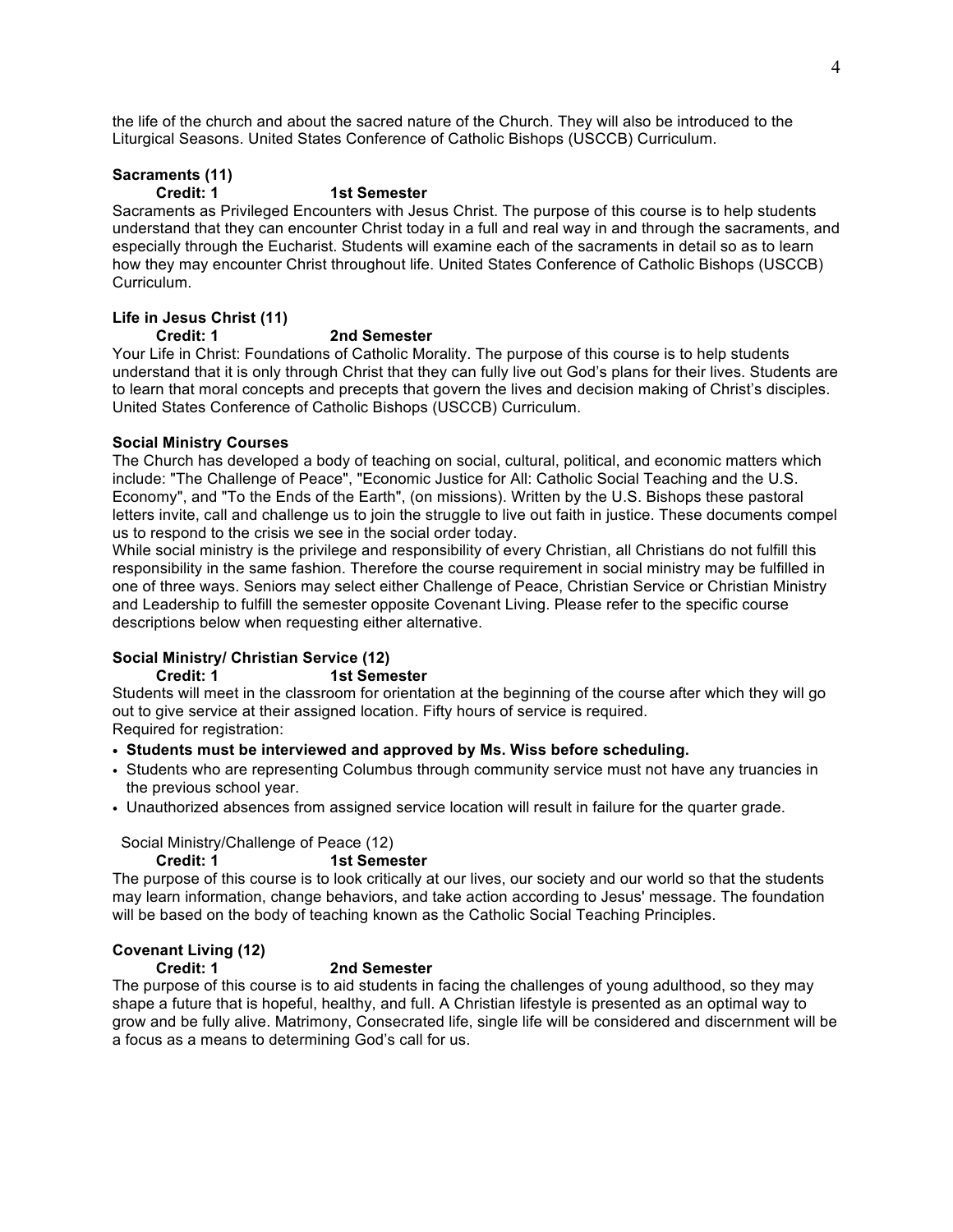#### **ENGLISH**

The English department at Columbus consists of courses that are taught in an integrated style which involves all of the language arts (reading, speaking, listening, writing and thinking). In all of the courses students will be expected to develop and use each of these language arts skills in a variety of ways.

All students must take nine credits of English, one of which is Speech. Each student is required to take and pass an English 9, English 10, English 11, and English 12 course to graduate. If a student fails to receive a credit for a semester, that semester must be repeated prior to graduation. A student who is successful in English may want to choose to take an elective course in English. All English courses this year require an English faculty signature in order to enroll in the course.

Grade 9 (choose one) English 9B OR English 9 OR Accelerated English 9

#### **English 9B (9)**

**Credit: 2 Meets for 2 semesters**

**Faculty Signature required: Placement by 8th grade teacher, Iowa Assessment scores and parental input.**

English 9B is designed for the individual who has difficulty in English and language arts and who needs to develop and expand the student's interest and abilities in the areas of English, specifically in writing, reading, speaking and listening. In addition, further development of vocabulary, and grammatical skills will also be stressed. Students who have passed the common core for grades K-8 are expected to enter 9th grade with a foundation in fiction, drama, poetry, mythology, and literary nonfiction. Students should have begun to analyze literature from various angles, to view literature in historical context, and observe connections between literature and the arts. English 9b strengthens these skills and prepares students for focused studies in English 10, 11, and 12.

### **English 9 (9)**

**Credit: 2 Meets for 2 semesters**

**Faculty Signature required: Placement by 8th grade teacher, Iowa Assessment scores and parental input.**

English 9 is designed to expose students to the literary techniques of short stories, drama and novels as well as developing writing skills through instruction in grammar, composition and library usage.

#### **Accelerated English 9 (9)**

#### **Credit: 2 Meets for 2 semesters**

**Faculty Signature required: Placement by 8th grade teacher, Iowa Assessment scores and parental input.**

Accelerated English 9 is designed for the individual who has excelled in English and language arts and who wishes to be challenged in this subject area. The course includes units in literature, grammar, composition and library research, covering more and a greater variety of material than English 9. Emphasis will be placed on inquiry and higher order thinking skills.

**Grade 10 (Choose one) English 10 OR**

**Accelerated English 10 plus Communications**

## **English 10 (10)**

#### **Credit: 2 Meets for 2 semesters**

In 10th grade, students study literature from around the world. This focus on world literature traces the etymology of the English language and explores literature from Latin and Central America, Asian Literature, African and Middle Eastern Literature, Russian Literature, and Great Depression Literature. English 10 is designed to help students develop their language arts skills. Along with strengthening the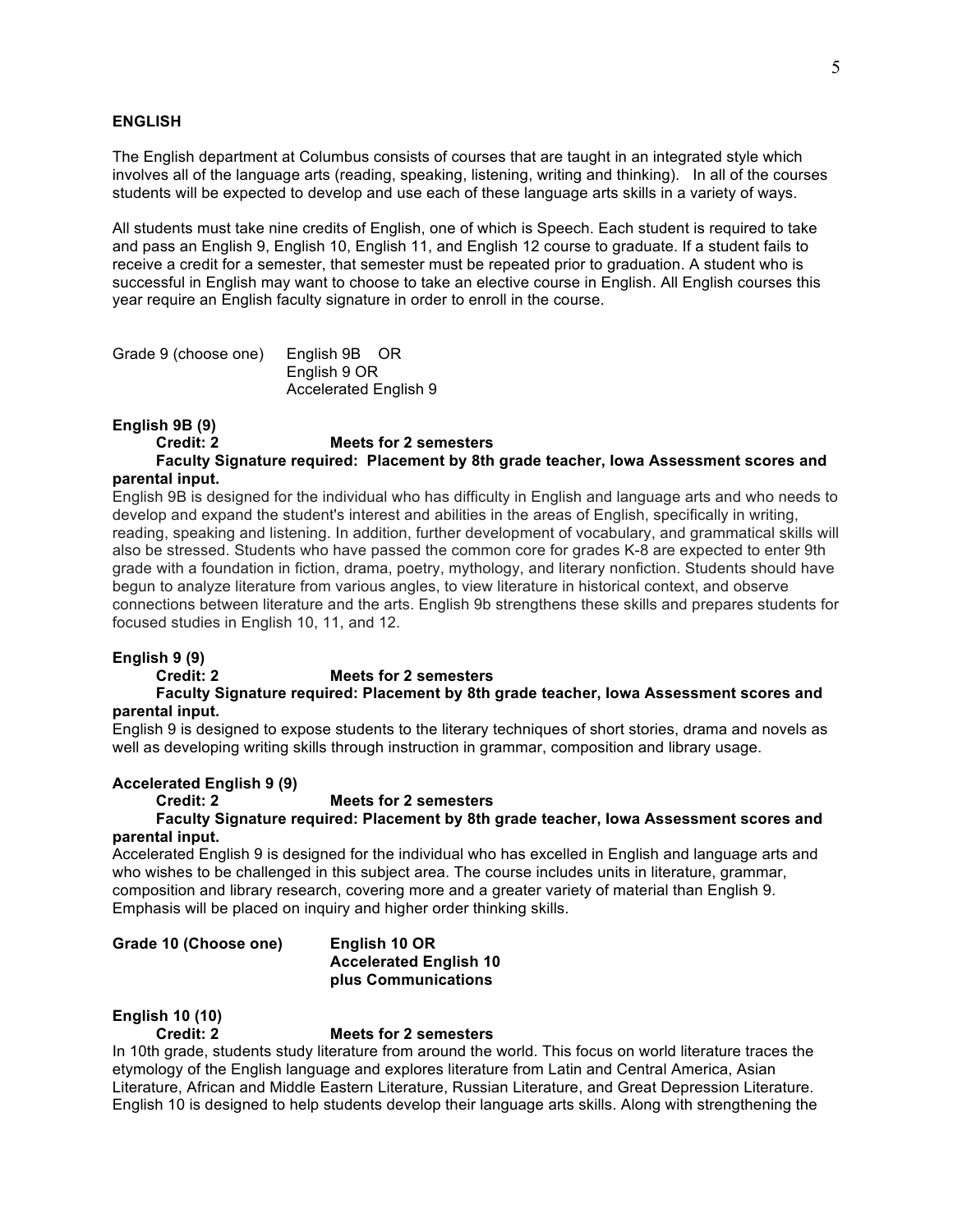skill set learned in 9th grade English, each unit allows for a close study of literary works, as well as, a consideration of historical and cultural context. Students are exposed to different literary works, composition, grammar and drama. Each of these units will be integrated within the course.

#### **Accelerated English 10 (10)**

#### **Credit: 2 Meets for 2 semesters**

## **Faculty signature required: 9th grade English teacher**

Accelerated English 10 is designed for the student who has excelled in English as a ninth grader and who has the desire to be challenged. A variety of literary genre will be taught as well as additional writing skills.

## **Communications (10, 11, 12)**

#### **Credit: 1 Meets for one semester**

Speech is a required course for graduation. It is designed to help students achieve a style of speaking which is natural, correct and effective so as to become aware of the communication process.

#### **Grade 11 (Choose one) English 11 Composition/Literature AP English Language and Composition**

## **English 11 Composition/Literature (11)**

#### **Credit: 2 Meets for 2 semesters**

English 11 is designed to expose the student to a variety of American authors and to develop writing skills. The course is divided into two semesters. One semester is a study of American novels, short stories, poetry, Shakespearian drama, as well as writing literary analysis of such work. The other semester covers the development of writing skills, including personal and academic writing, using a variety of audiences and purposes. The Composition semester is meant to prepare students for intensive writing experiences similar to what they will expect to see in college. The 2nd Semester will provide students with a foundation in American literature and the student will be ready to branch into European literature which will be the focus in 12th grade.

## **Advanced Placement English Language And Composition (11)**

#### **Credit: 2 Meets for 2 semesters**

## **Faculty signature required: 10th grade English teacher**

Advanced Placement English Language and Composition is a college-level course which includes both the reading and analysis of various prose and the study of process writing. Through such study and practice, students gain an understanding of the principals of effective writing and become effective writers themselves. The organized study of the structure of sentences, paragraphs and essay patterns introduces students to the semantics, structural and rhetorical resources of the language. Students enrolled in Advanced Placement English have the option to take the College Board Advanced Placement Exam in the spring which may qualify them for college credit. Enrollment is limited to this course (approximately15 - 20 students per section). In preparation for this course, students may be given a summer reading list to work on for the fall semester. It is expected that these readings and a writing journal are to be completed over the summer by the student.

## **Grade 12 (Choose two)**

## **College Prep Literature College Prep Composition Dual Credit Composition I / Composition II / Intro to Literature**

#### **College Prep Composition/Literature (12)**

#### **Credit: 2**

#### **Meets for 2 semesters**

#### **Faculty signature required: 11th grade English teacher**

College Prep English is designed to prepare the high school senior who is in the top fifty percent of his/her class for college English assignments. A student with plans of attending a two or four year college and with the ability to study college preparatory material would be appropriately placed by registering for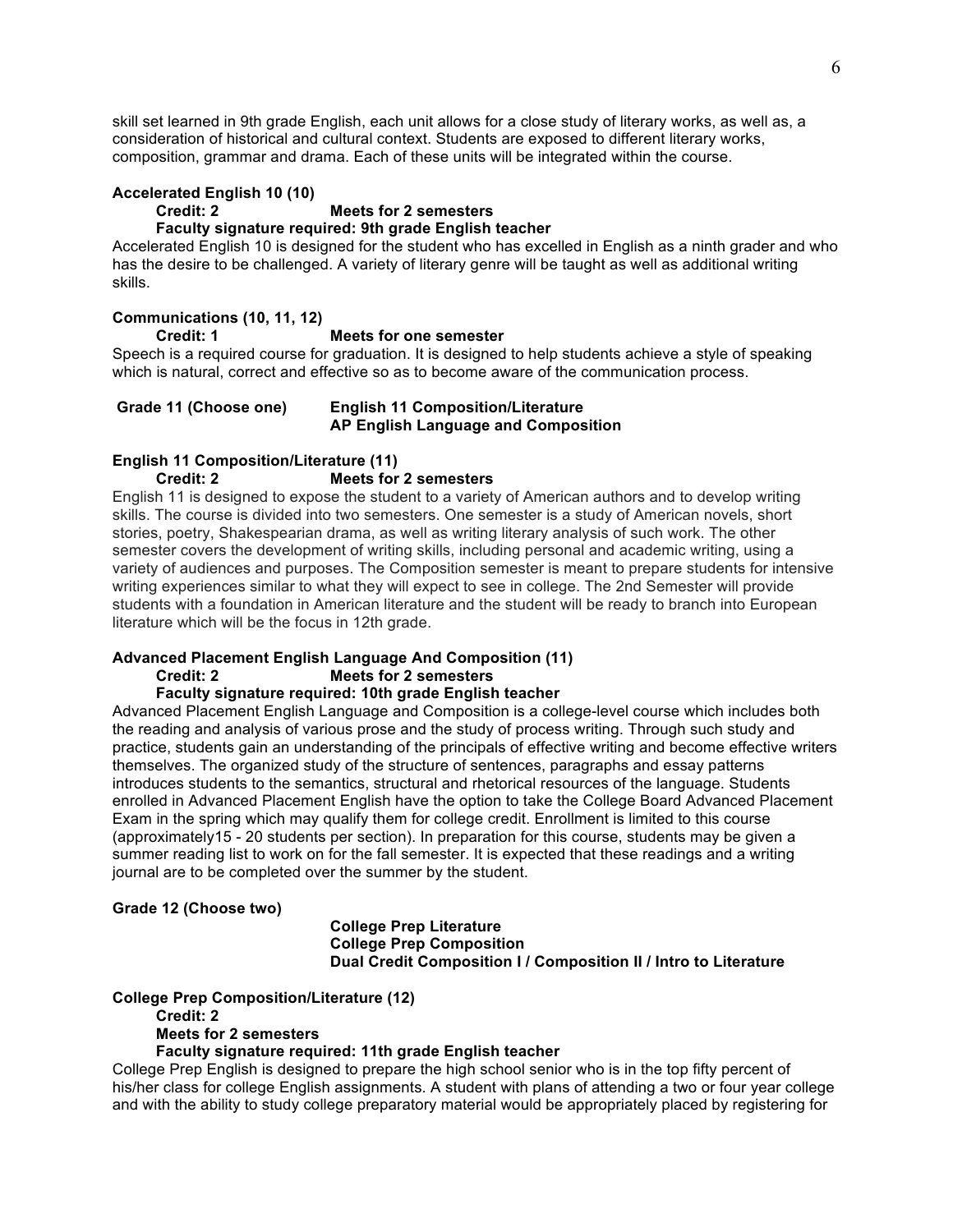this course. Emphasis will be on the study of literature and the development of writing skills. Areas covered in literature may include Italian, British and French authors. Areas covered in the development of writing skills include the narrative, description, informed opinion (argumentation), analysis and research through process writing.

## **DUAL CREDIT ENGLISH 105 COMPOSITION 1 3 HAWKEYE COMMUNITY COLLEGE CREDIT 1 Columbus High School Credit There may be a textbook fee for this class.**

Composition I emphasizes fluency, thesis-driven organization, the use of supporting details, and research techniques. Writing is approached as a recursive process that includes prewriting strategies, drafting, revising, and editing. The course helps students shape writing to serve readers' needs and define a sense of purpose in their writing. It also gives students strategies for reading college-level material. **Students must meet minimum competency scores to qualify. (ACT 19+/Accuplacer 82+)**

**DUAL CREDIT ENG106 Composition II 3 HAWKEYE COMMUNITY COLLEGE CREDIT 1 Columbus High School Credit There may be a textbook fee for this class.**

Composition II aims to review and extend writing principles learned in Composition I to analytical, argumentative, and research-based writing. This course emphasizes critical reading, evaluation, and precise and responsible source citation.

**Pre-requisite: Passing grade in Composition !**

**DUAL CREDIT LIT 101 Introduction to Literature (offered 2nd semester) 3 Hawkeye credits 1 Columbus High School Credit There may be a textbook fee for this class.**

This course studies multiple literary forms and genres. Students will be introduced to literary terminology, analysis and interpretation of literature, and a variety of authors and literary styles. Instruction will emphasize the process of reading to develop and interpret meaning and classroom discussions encouraging students to share interpretations. Students will also respond to literature through informal and formal written assignments that foster skill in analysis and interpretation.

**Students must have meet minimum competency scores to qualify. (**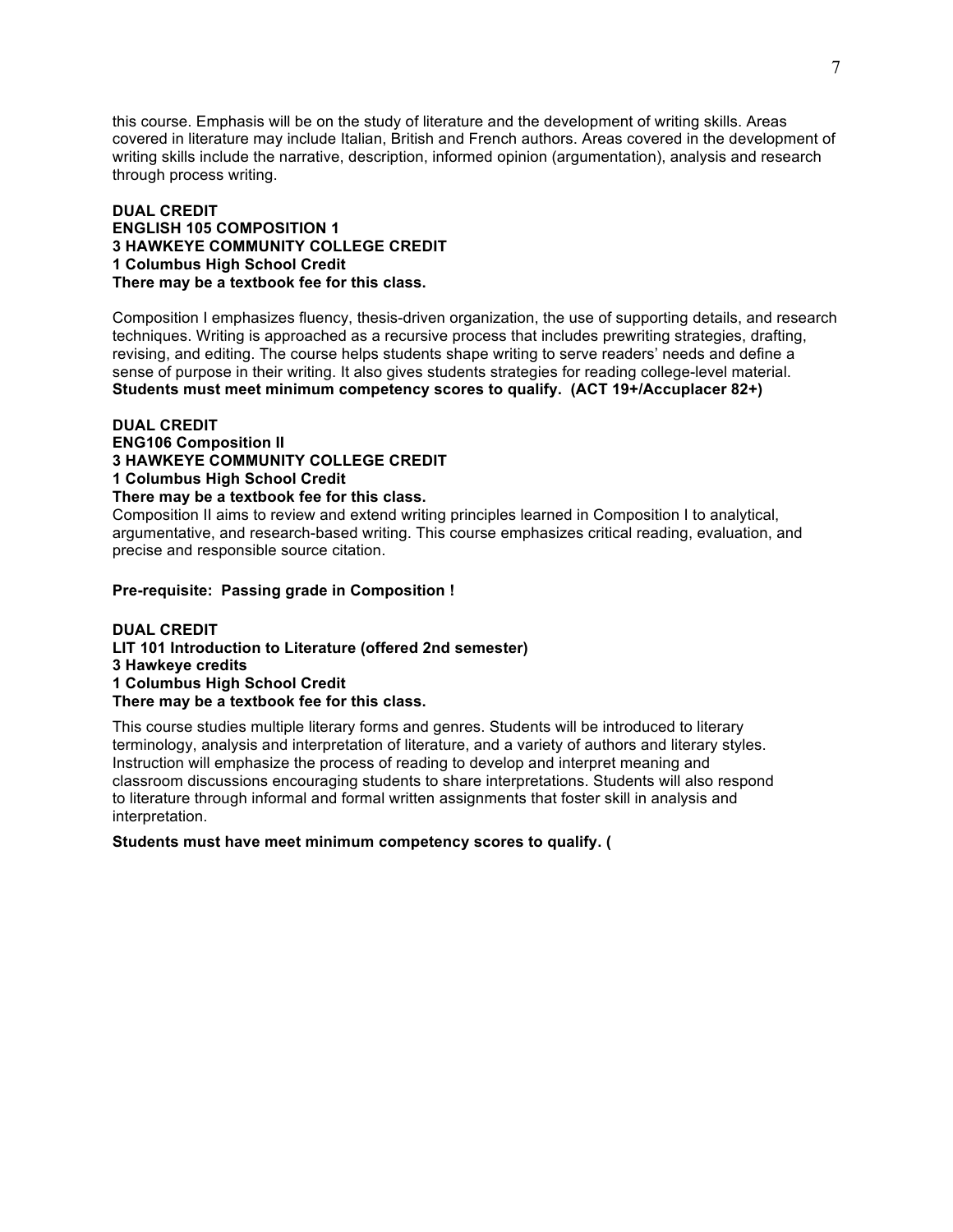#### **MATHEMATICS**

Welcome to the department of Mathematics. All students planning on going to college should take a minimum of: Algebra, I Geometry and Algebra II.

**Pathway #1:** Pre-Algebra, Algebra I, Geometry, Algebra ii **Pathway #2:** Algebra I, Geometry, Algebra II, options for year 4 **Pathway #3:** ACC Algebra I, ACC Geometry, ACC Algebra II, Pre-Calculus, Calculus

## **Pre-Algebra**

#### **Credit: 2 Meets for 2 semesters**

**Faculty signature required: 8th grade math instructor**

Pre-Algebra is designed for the student in need of more preparation for Algebra I. The course aims to encourage the student to continue in mathematics and be successful. Students are expected to have and use a scientific calculator.

#### **Algebra I (9, 10, 11, 12)**

#### **Credit: 2 Meets for 2 semesters**

## **Faculty signature needed: 8th grade math instructor or most recent math instructor**

Algebra I enables the student to experience mathematics in a variety of ways: patterns, working with formulas, graphing ideas, working with scientific calculators. Algebra is different from arithmetic; sometimes it may be harder, but often it is easier because there is less computation. This course is required for any student who plans to attend college. Students are expected to have and use a scientific calculator.

#### **Accelerated Algebra I (8, 9)**

#### **Credit: 2 Meets for 2 semesters**

#### **Faculty signature needed: 8th grade math instructor**

Accelerated Algebra I includes the study of variables, number properties, algebraic expressions and equations, verbal problems and selected topics from Algebra II including exponential functions. Students are expected to have and use a scientific calculator.

## **Geometry (9, 10, 11, 12)**

#### **Credit: 2 Meets for 2 semesters**

**Pre-requisite: Algebra I**

#### **Faculty signature required: most recent math instructor**

Geometry integrates algebraic concepts into the development of basic methods of plane, coordinate and special geometry. Clarity of thinking in a logical manner is stress through inductive and deductive reasoning. The importance of precision and clarity of language is emphasized in both mathematical and non-mathematical situations.

#### **Accelerated Geometry (9, 10, 11, 12)**

## **Credit: 2 Meets for 2 semesters**

**Prerequisite: Algebra 1 or Accelerated Algebra I or department approval**

## **Faculty signature required: most recent math instructor or department chair**

Accelerated Geometry is the second course of the accelerated mathematics sequence. A background in algebra is necessary along with a very high interest in math and science. The format of the course is based upon a rigorous approach to complex algebraic concepts. The course will include a review of Algebra I, selected topics from algebra II, geometry, logic and algebraic proof.

#### **Algebra II (10, 11, 12)**

#### **Credit: 2 Meets for 2 semesters**

## **Prerequisite: Algebra and Geometry**

## **Faculty signature required: most recent math instructor or department chair**

Algebra II provides a review of basic algebra and a deeper understanding of algebraic systems. It includes geometry integrated with the algebra. Reading and problem solving are emphasized throughout.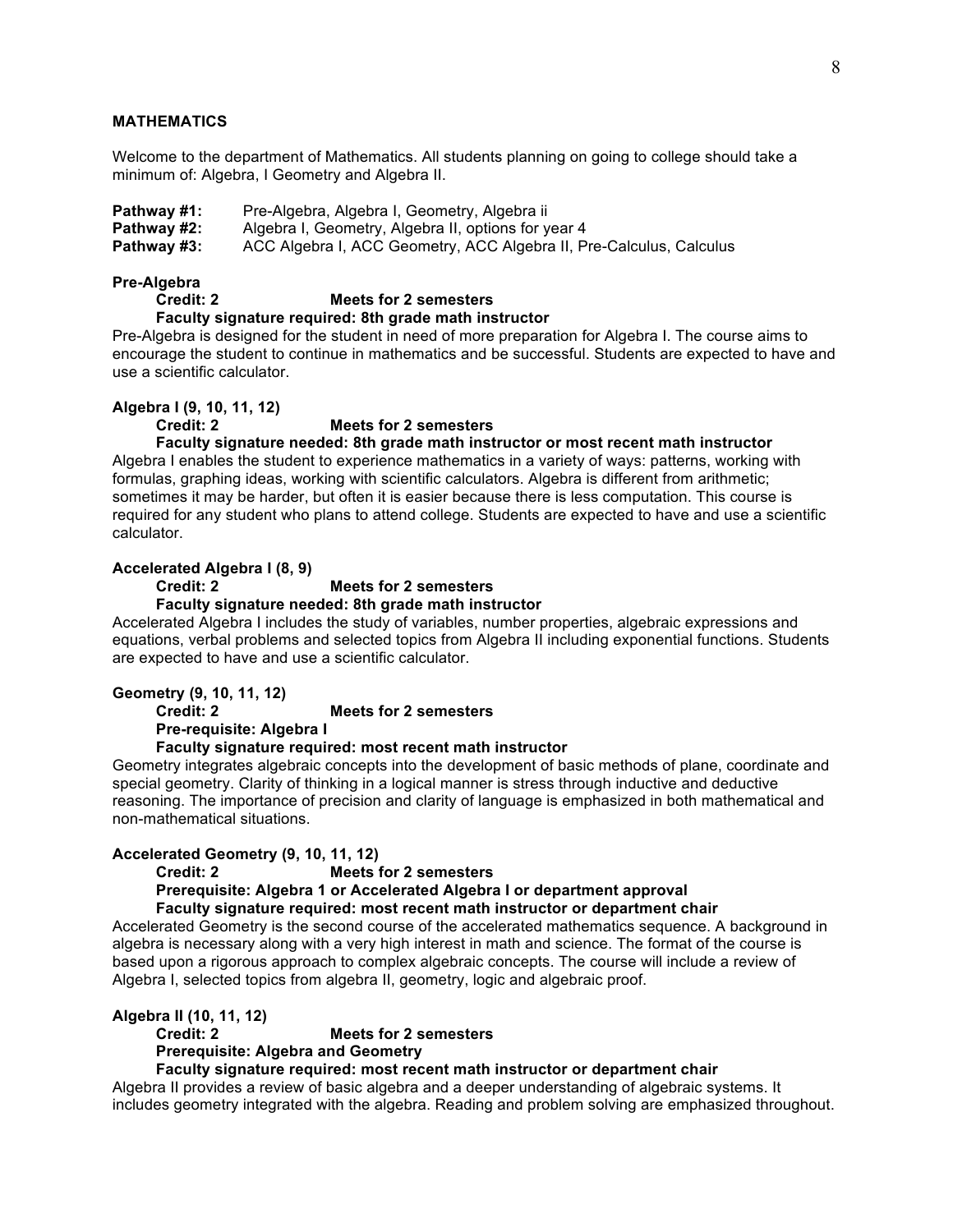Students are expected to have and use a scientific calculator (a graphing calculator is recommended). This course is required for any student who plans to attend college.

## **Accelerated Algebra II (10, 11, 12)**

#### **Credit: 2 Meets for 2 semesters**

**Prerequisite: Accelerated Geometry or department approval**

**Faculty signature required: most recent math instructor or department chair**

Accelerated Algebra II is a continuation of Accelerated Geometry. It reviews algebra skills with emphasis on advanced algebra problems. Analytic geometry, coordinate geometry, functions, graphing techniques, determinants and matrices are included in the topics in this course. Students are expected to have a scientific calculator.

#### **Accelerated Pre-Calculus (11, 12)**

#### **Credit: 2 Meets for 2 semesters**

**Prerequisite: Accelerated Algebra II or Algebra II or department approval Faculty signature required: most recent math instructor or department chair**

Accelerated Pre-Calculus challenges even the most gifted math student with a higher level of mathematical skills and problem solving. All previous Math will be reviewed and reinforced. Functions and their graphs (including higher degree polynomials, rational functions, exponential and logarithmic functions and trigonometric functions), complex numbers, sequences and series, and analysis will be studied in depth and calculus will be introduced and applied. A graphing calculator (TI83+ or TI86) is required for this course.

## **Advanced Placement Calculus (12)**

#### **Credit: 2 Meets for 2 semesters**

**Prerequisite: Accelerated Pre-Calculus**

#### **Faculty signature required: most recent math instructor of department chair**

Advanced Placement Calculus is a college-level class for those accelerated math students who have completed Accelerated Pre-Calculus. Students will have the option of taking the College Board Advanced Placement Exam for AP Calculus in the spring, which may qualify them for college credit. A graphing calculator (TI83+ or IT86, or equivalent) is required for this course.

#### **DUAL CREDIT**

#### **MAT110 Math for Liberal Arts (Minimum of 10 students for the course to be taught) 3 HAWKEYE COLLEGE CREDITS; 1 COLUMBUS HIGH SCHOOL CREDIT There may be a textbook fee for this class.**

This is a one semester, liberal arts mathematics course that satisfies the minimum general education requirement for math. The course is designed to impart math skills which are helpful in everyday life as well as to expose students to areas of mathematics they may not have seen before. Topics include problem-solving skills, set theory, algebra, consumer mathematics, probability, and statistics. Other topics may be included.

**Students must meet minimum competency scores to qualify (ACT 19+/Accuplacer 85) for college credit. Students may take the class for high school credit.**

### **DUAL CREDIT**

#### **MAT 156 Statistics (Minimum of 10 students for the course to be taught) 3 HAWKEYE COLLEGE CREDITS; 1 COLUMBUS HIGH SCHOOL CREDIT There may be a textbook fee for this class.**

This course is a study of descriptive statistics including graphical representation, central tendency, correlation and regression, intuitive treatment of probability and inferential statistics including hypothesis testing.

**Students must meet minimum competency scores to qualify (ACT 19+/Accuplacer 85) for college credit. Students may take the class for high school credit.**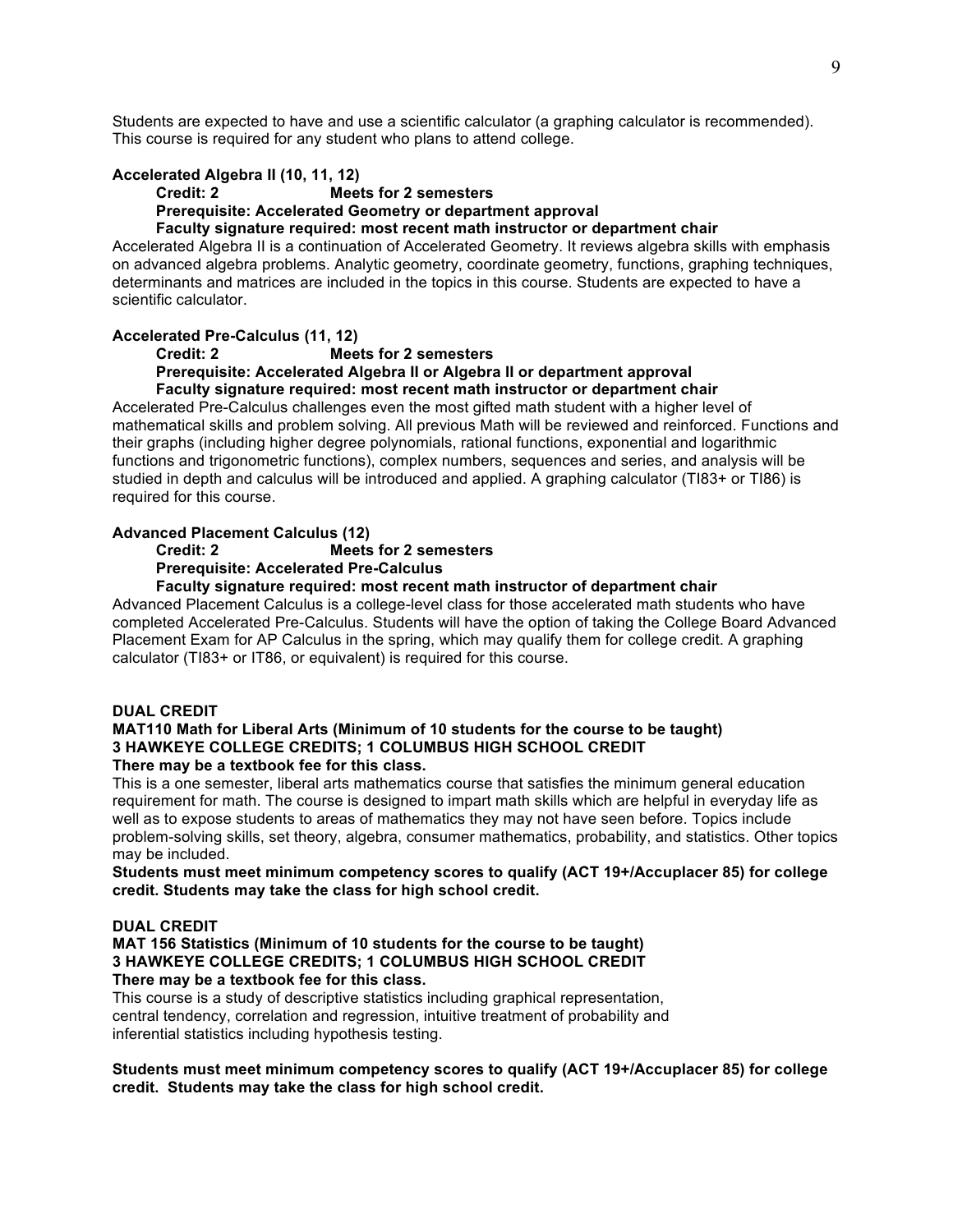#### **COMPUTER SCIENCE**

It is increasingly important to be familiar with computers in order to succeed in today's world, but the future is not only in using computers, but knowing how to control their operation. Computers have changed our world, and we want students to learn how to control computers - - not have computers control them.

Computer Science courses are strongly recommended for students headed towards mathematics, science, engineering, or computer science in post-secondary education, but they will be beneficial to almost everyone.

Computer Science courses will also offer much more than the opportunity to learn a new language.

## **Tech Team (9, 10, 11, 12)**

**Credit: 1**

#### **Meets for 1 semester**

#### **Prerequisite: Algebra I Faculty department signature required**

This course will expose students to various aspects of computer technology. From supporting and troubleshooting Mac and Windows computer labs, updating iPads, publishing a website that supports the tech users at Columbus, teaching others how to use technology, to designing apps and basic programming. A student choosing this course should be curious about how computers work, have patience to troubleshoot in challenging situations, possess a strong work ethic, and have good interpersonal communication skills.

## **HTML/CSS & Xcode Programming**

**Credit:1**

#### **Meets for 1 Semester**

#### **Prerequisite: Interest in web programming**

HTML/CSS & Xcode Programming is a semester long, entry-level course on how to use these 3 programming languages to create web-based applications. This course is a great starting point for students interested in a career in technology.

## **JAVASCRIPT & PYTHON Programming**

**Credit: 1**

#### **Meets for 1 Semester**

## **Prerequisite: HTML/CSS & Xcode Programming**

JAVASCRIPT & PYTHON Programming is a semester long course built off of HTML/CSS & Xcode programming. We will further explore two more programming languages that build off of the prerequisite.

#### **C#, C++ & Ruby Programming**

**Credit: 1 Meets for 1 Semester**

## **Prerequisite: JAVASCRIPT & PYTHON Programming**

C#, C++ & Ruby Programming is a semester long course exploring three more complicated languages in the web programming field. If you are interested in being a programmer for the First Robotics Club this will be the language we will use for programming. This course is also designed for those students who are going to enter into a career in technology programming.

## **PHOTOSHOP**

## **Credit: 1**

#### **Meets for 1 Semester Prerequisite: Interest in photography**

Photoshop is a semester long entry-level course on Adobe Photoshop CC. This course will give step-bystep techniques for working in Photoshop and how to correct, enhance, and distort digital images, create image composites, and prepare images for print and the web. This course is a prerequisite to Photography. This class is designed for those students interested in entering the photography field.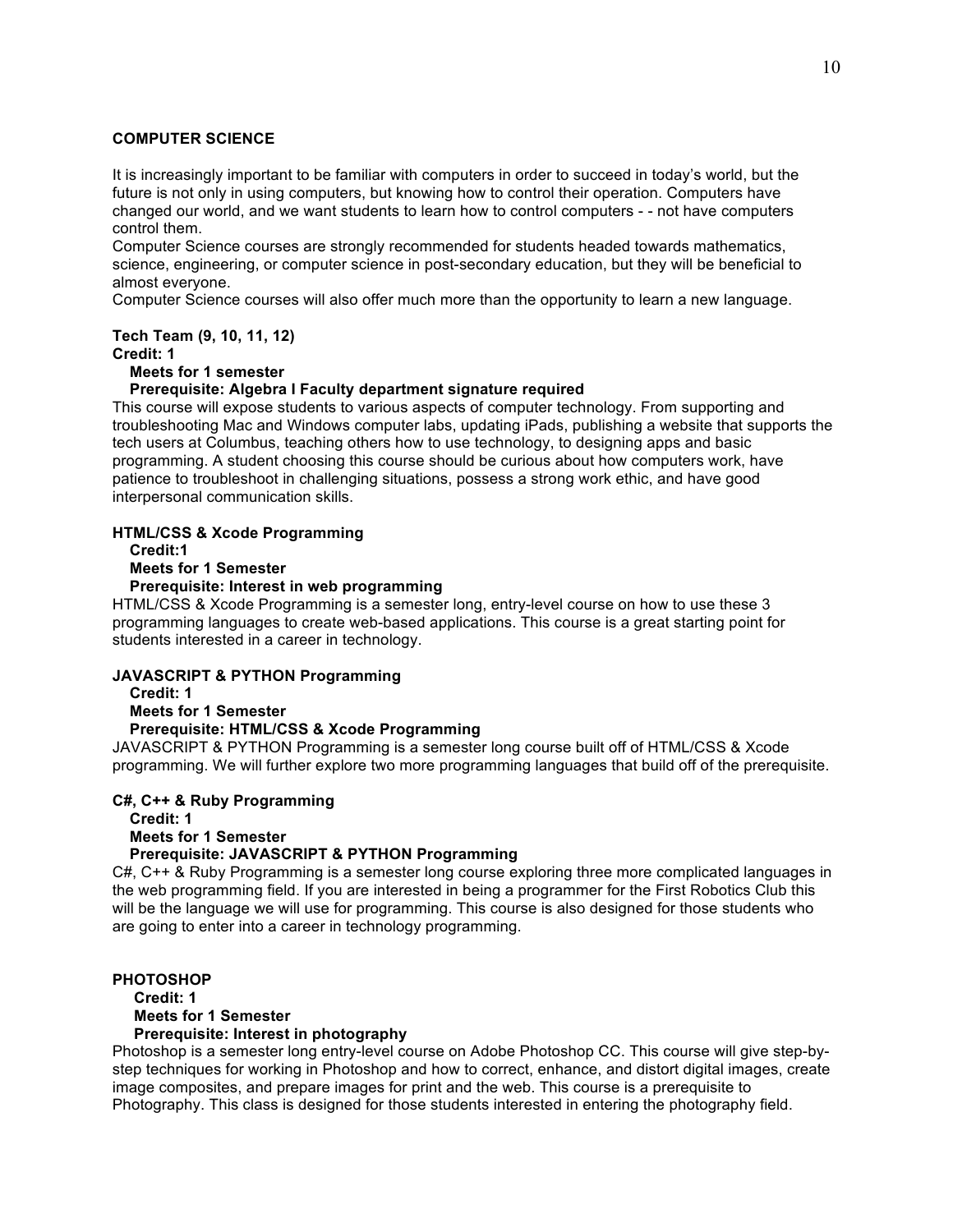### **Video Editing Credit: 1 Meets for 1 Semester Prerequisite:**

Video Editing is a semester long entry-level course on Adobe Premiere CC. This course will take a project from beginning to end and you learn how to organize media, add audio, create transitions, produce titles, and add effects. Take your projects further by sweetening and mixing sound, compositing footage, adjusting color, using advanced editing techniques, managing projects, working with 360 video for VR headsets, exporting, and much more.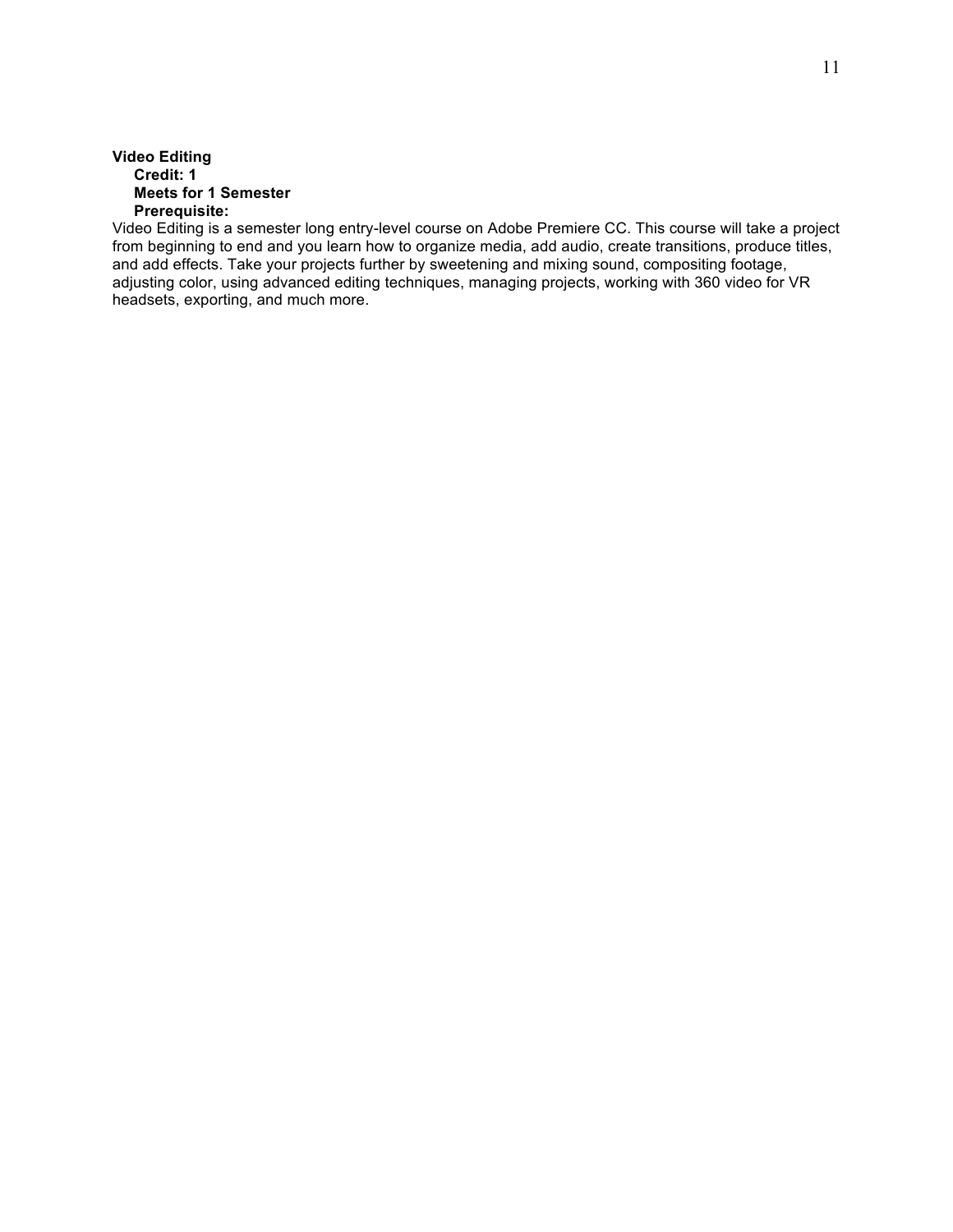## **SCIENCE**

Six credits of science are required in order to graduate from Columbus High School; however, for students who are planning on attending postsecondary education more exposure to science is highly recommended. If a student plans on attending a 4 year College or university, at least 6 credits are required, with at least 4 credits being in laboratory courses. A variety of science courses are available to our students.

#### **Physical Science (9) required Credit: 2 Meets for 2 semesters Fee: \$10.00/semester**

In addition to introducing students to basic terms and concepts used in physical science, this mandatory introductory course will develop basic process study skills of: observing, classifying, measuring, inferring, and predicting. Students will learn and practice efficient ways to: read in the content area, take notes, formulate hypotheses, conduct experiments, interpret data, work synergistically, as well to organize and communicate the process and results of scientific investigations and technological design projects.

#### **Biology (10, 11, 12) required**

#### **Credit: 2 Meets for two semesters**

## **Fee: \$10.00/semester, subject to change**

Biology is a course beginning with the study of a simple cell, its structure and functions, and progressing to multicellular organisms, their structures and activities. This course will include classification, DNA controls, genetics, ecology, evolution, and comparative systems concepts.

#### **Chemistry (10, 11, 12)**

#### **Credit: 2 Meets for 2 semesters Prerequisite: Two years of math including Algebra I Faculty signature required: chemistry teacher Fee: \$15. 00/semester.**

Chemistry is a physical science. It is the study of materials, their composition and structure and the changes they undergo. It is a body of systematized knowledge gained from observation, experimentation and intense study. The goal of this class is to help prepare students for entry level chemistry courses in college.

## **Physics (10, 11, 12)**

•

#### **Credit: 2 Meets 2 semesters Prerequisite: two years of math including Geometry Faculty signature required: most recent science teacher Fee: \$15.00/semester**

Physics is the study of material objects: what are they made of and what they can do. Students anticipating taking introductory physical science courses in college are strongly urged to enroll in this course which uses: careful measurement, trigonometry, algebra, and reasoning-skills to: Investigate physical constants such as the speed of sound, speed of light, index of refraction, etc.

## **Introduction to Engineering (10, 11, 12**

#### **Credit: 2 Meets two semesters**

This course introduces students to basic concepts of engineering. It is about applying engineering, science, math, and technology to solve complex, open-ended problems in a real-world context. Students focus on the process of defining and solving a problem, not on getting the "right" answer. They learn how to apply STEM knowledge, skills, and habits of mind to make the world a better place through innovation.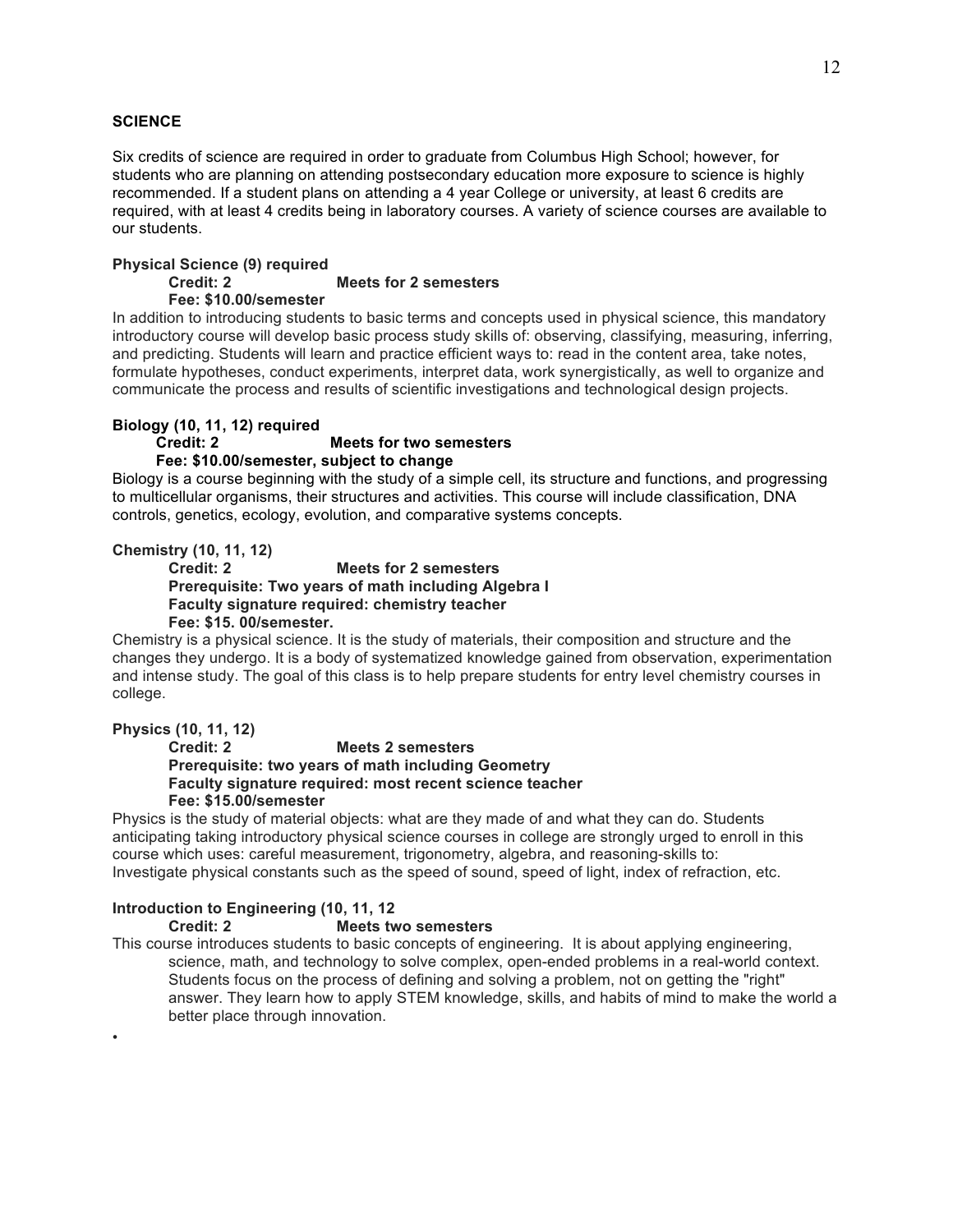## **Ecology And The Environment (10, 11, 12)**

#### **Credit: 1 Meets for one semester**

Ecology is the study of living things and the delicate balance they have achieved with their environment. The units of study will include an introduction to science, food webs and energy flow, nutrient cycles, soil, populations, human populations, terrestrial biomes and freshwater ecosystems.

#### **Robotics 101 (10, 11, 12) Credit: 1 Meets for one semester Pre-requisite: Physical Science**

Students will learn the basics of robotics design, coding, and engineering principles through challenging build projects. Students will work in design teams to build a robot to complete various tasks. While working the students will practice using the design loop and record keeping skills. This class will create an environment where students can try ideas, experiment with designs, and learn from their success as well as mistakes. Projects will start simple with basic quick build instructions and simple code commands and progress to more advanced robotics skills. The course will end with a final challenging build task for students to accomplish.

#### **Applied Scientific Analysis - Crime Investigations (CSI) (11, 12)**

**Credits: 1 Meets for 1 semester Prerequisite: 2 years of science, including 1 year of Biology**

**Fee: \$10.00, subject to change**

This course is intended to interest students in science by involving them in actual scientific skills and strategies that are used by crime investigators. The course is designed to be a hands-on, lab-oriented class. Students must be able to work with the microscope, chemicals, electrophoresis, chromatography, and other biological and chemical tools. It will require accurate observing, being able to make comparisons, and drawing reasonable and accurate conclusions.

## **Human Biology (11, 12)**

#### **Credit: 1 Meets for one semester Prerequisite: Biology Fee: \$10.00, subject to change**

Human Biology students will study the skeletal, muscular, nervous, endocrine and circulatory systems of the human body. Instruction will be given in current research being done in all fields of human anatomy and physiology.

## **Jurassic Park (10, 11, 12)**

**Credits: 1 Meets for 1 semester Fee: \$10.00, subject to change**

In this course students will work in cooperative groups. Students will work in the following areas: biology, ecology, earth science, environmental science, topographic mapping, biotechnology, geology, archaeology and animal behavior. The end product will be an animal park based on a prehistoric time period. Student will create a diorama and a detailed map of their park. They will present their final project to the class.

#### **DUAL CREDIT**

**BIO 112 General Biology I 4 HAWKEYE COMMUNITY COLLEGE CREDITS 1 COLUMBUS HIGH SCHOOL CREDIT**

## **There may be a textbook fee for this class.**

This lecture and laboratory course is the first of a two semester sequence designed for students with a specific interest in majoring in the biological sciences or a desire for a more comprehensive undergraduate course in the discipline. The course integrates the basic principles of general biology and focuses on their interrelationships. The major themes addressed include levels of organization, cell structure and metabolism, the genetic basis of life, evolution, diversity and ecological relationships. Laboratory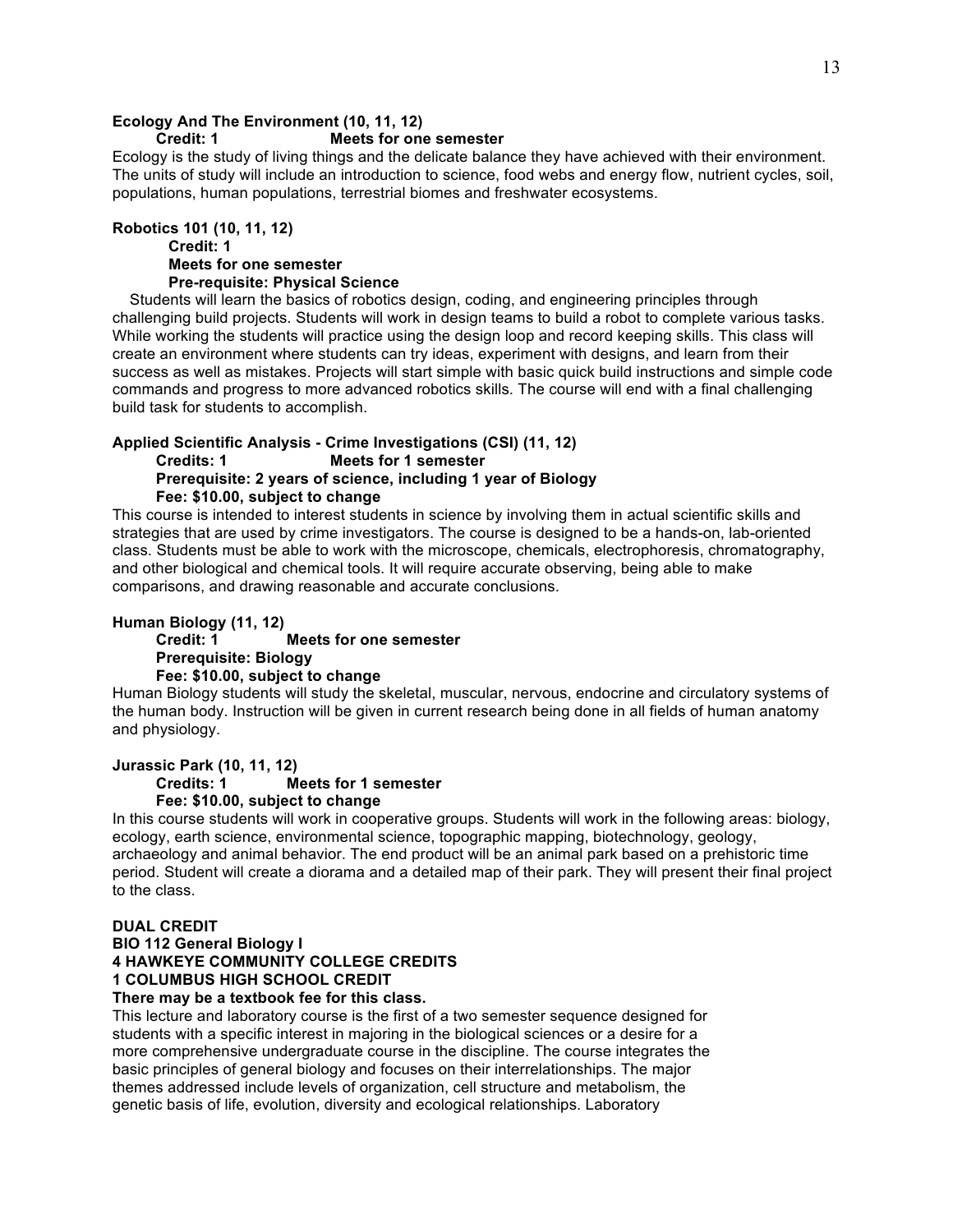exercises are coordinated with lecture topics to enhance the student's understanding of these topics.

#### **BIO 113 General Biology II 4 HAWKEYE COLLEGE CREDITS 1 COLUMBUS HIGH SCHOOL CREDIT There may be a textbook fee for this class.**

This lecture and laboratory course is part of a two semester sequence designed for students with a specific interest in majoring in the biological sciences or a desire for a more comprehensive undergraduate course in the discipline. The major focus of this course is on the diversity of life forms, including microbes, protists, the fungi, plants and animals. The course will include the study of their structure and function, evolutionary patterns, ecological relationships and behavior. Laboratory exercises are coordinated with lecture topics to enhance the student's understanding of the lecture concepts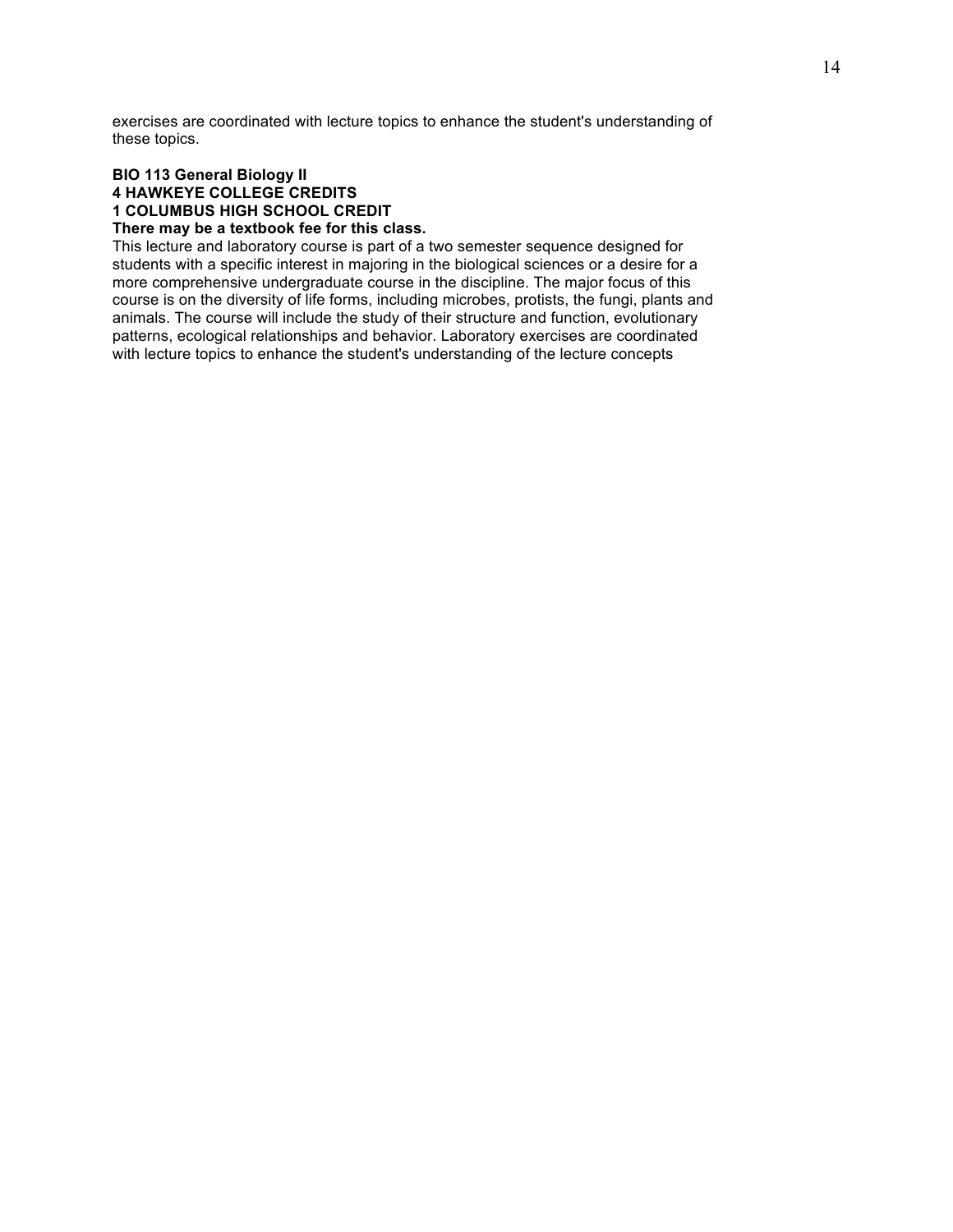## **SOCIAL STUDIES**

Social studies is an integral part of the total Catholic school curriculum. This curriculum consists of the following three components:

- •The study of basic content/knowledge which explores the causes and consequences of human behavior.
- •The development of skills, attitudes, and values needed to perform their adult roles in an ever changing world.
- •A Christian environment which encourages active student participation.

## **Progression of Courses**

Freshman: World History 1 and 2 (required) Sophomore: We The People (required) Junior: US History 1 and 2 (required) Senior: US Government (required)

## Electives:

Applied Economics, Sociology, Psychology, Advanced European History, Current World Issues

## **World History I (9) required**

## **Credit: 1 1st semester**

World History I is a survey course of world events from 1815 to 1920. It will focus on the following; the Age of Revolutions, the Industrial Revolution, the growth of Nation-states and the rise of nationalism, the Age of Imperialism, World War I and the Russian Revolution.

## **World History II (9) required**

## **Credit: 1 2nd semester**

World History II is a survey course of world events from 1920 to present times. It will focus on the following; The rise of totalitarianism, World War II, the Cold War, Nationalism and the independence movement in Asia and Africa, the rise of third world nations, the fall of Communism, and the study of current world events.

## **We The People (10) required**

## **Credit: 1 Meets for 1 semester**

We The People is an intense study of how the constitution came into existence and why it took the form it did. After this brief historical review of our founding fathers efforts, students will be presented with real controversies (involving our Bill of Rights) and assigned to participate (as citizens) in the solving of these problems. Through this the student will gain a better understanding of their role as citizens, as well as the responsibilities that accompany that role.

## **U.S. History I (11) required**

## **Credit: 1 Meets 1st semester only**

U.S. History I examines the following topics: Westward Expansion; Civil War and Reconstruction; Industrialization; Politics and Immigration in the Gilded Age; American Expansion and World War I.

## **U.S. History II (11) required**

## **Credit: 1 Meets 2nd semester only**

U.S. History II examines the following topics: Peace and Prosperity of the 1920s; Depression and New Deal; World War II; 1950s and Korea; 1960s and Civil Rights; Vietnam; 1970s; 1980s; 1990s; 21st century.

## **U.S. Government (12) required**

## **Credit: 1 Meets for 1 semester**

U.S. Government is a course which examines the workings of the American system of government. Students will study the basics of how our federal, state, and local governments function under the Constitution of the United States. The practical and contemporary aspects of government are examined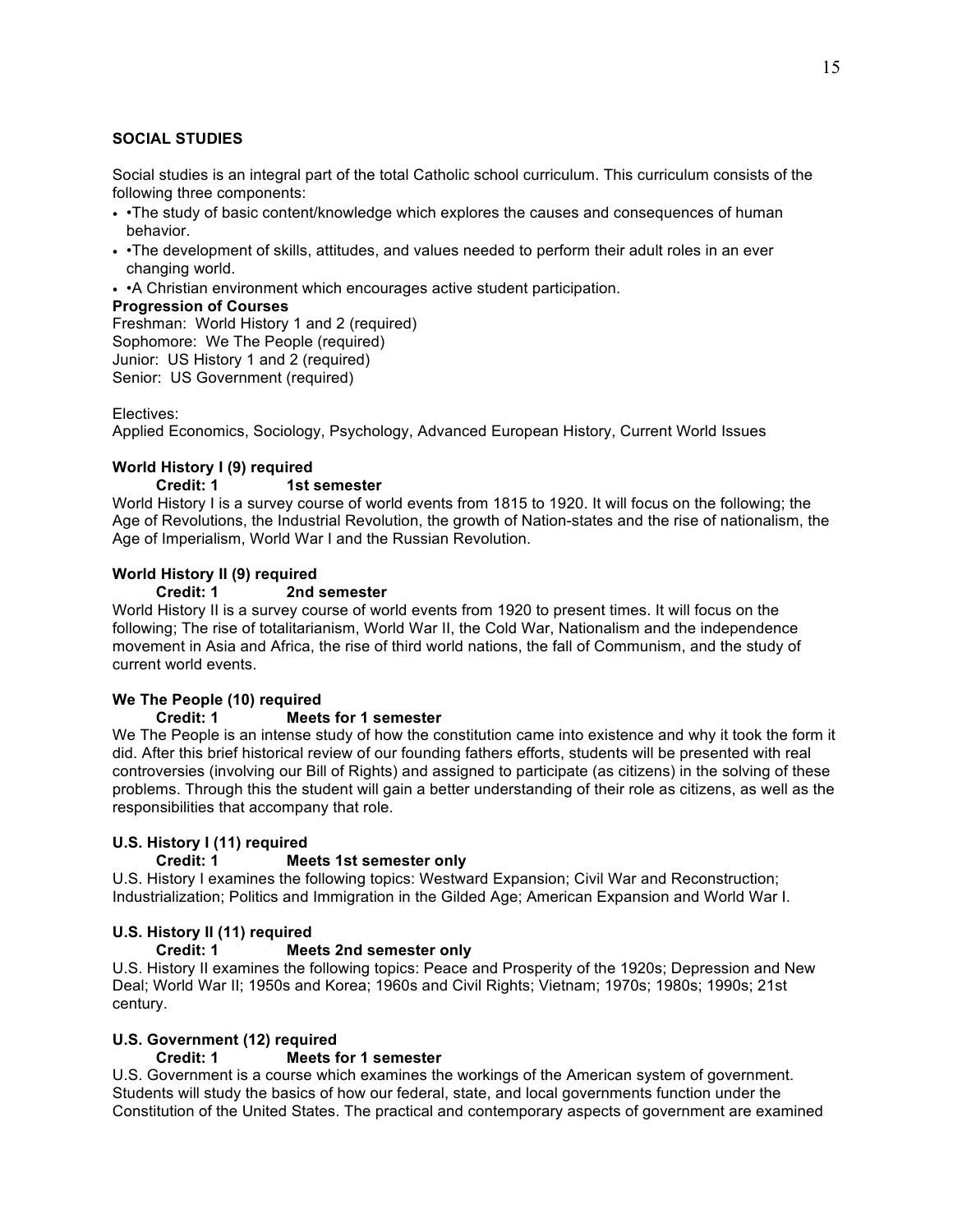by studying the formation and development of political paratie4s, voting rights, the criminal justice system, the separation of powers, and civil liberties issues.

## **Applied Economics (10, 11, 12)**

### **Credit: 1 Meets for 1 semester**

Applied Economics has been designed to introduce students to both an understanding of basic economic theory and American businesses. Students are first introduced to the theories, and then are given the opportunity to see how these theories apply in the business world. As a part of this course, students will operate a small business of their own. During the second part of the course, students will take part in an economic computer simulation game in which they act as a management team for a company. During both the student business and the computer simulation parts of the class, students will be putting their economic knowledge to work.

## **Sociology (\*10, 11, 12) \*sophomores with approval of instructor only Credit: 1 Meets for 1 semester**

#### **Will be offered in even graduation years (2018, 2020.…)**

Sociology is the study of how humans act, react, and interact with each other. Students will be introduced to a brief history of the development of sociology and the methods used to investigate and analyze the activities of society. During the early units of study, students will analyze areas such as: status, role, socialization process, conformity and deviance, social class and mobility, and the social institutions. The later units will emphasize present social problems (such as, violence in American, discrimination vs. minorities, the plight of the homeless, the impact of sports on society, and the impact of technology on society). After analyzing these concepts and problems, students will be better able to identify methods of utilizing human potential to improve the quality of life.

## **Current World Issues (10, 11, 12)**

#### **Credit: 1 Meets for 1 semester Prerequisite: Instructor Approval Required An application form needs to be filled out and handed in. (See Mr. Schnieders for the form)**

Current World Issues will be designed to focus in on the current major world issues and events.

## **Psychology (\*10, 11, 12) \*sophomores with approval of instructor only Credit: 1 Meets for 1 semester**

## **Will be offered in odd graduation years (2017, 2019…)**

Psychology is the study of people as individuals. This course includes the study of learning behaviors, and what helps us to become individuals. The student will gain a better understanding of themselves through the study of such topics as memory, stress, sensation and personality, as well as the transitions that occur through an individual's life span.

### **(H) Advanced European History (12) Credit: 2 Meets for 2 Semesters Prerequisite: Instructor Approval Required**

• An application form needs to be filled out and handed in. (See Mr. Schnieders for the form)

• A GPA of at least 3.4 or higher

• A letter grade of at least a B in Mr. Schnieders World History class.

The Advanced European History, while no longer an AP class, is still an advanced college level class. It will cover European History from the Mid-17th Century up to present time. The class will still focus in on the different intellectual, social, political, economic and diplomatic events that occurred in this time and would shape history during this time period. Special emphasis will be placed on the study of both World War I and World War II in regard to both cause and effect.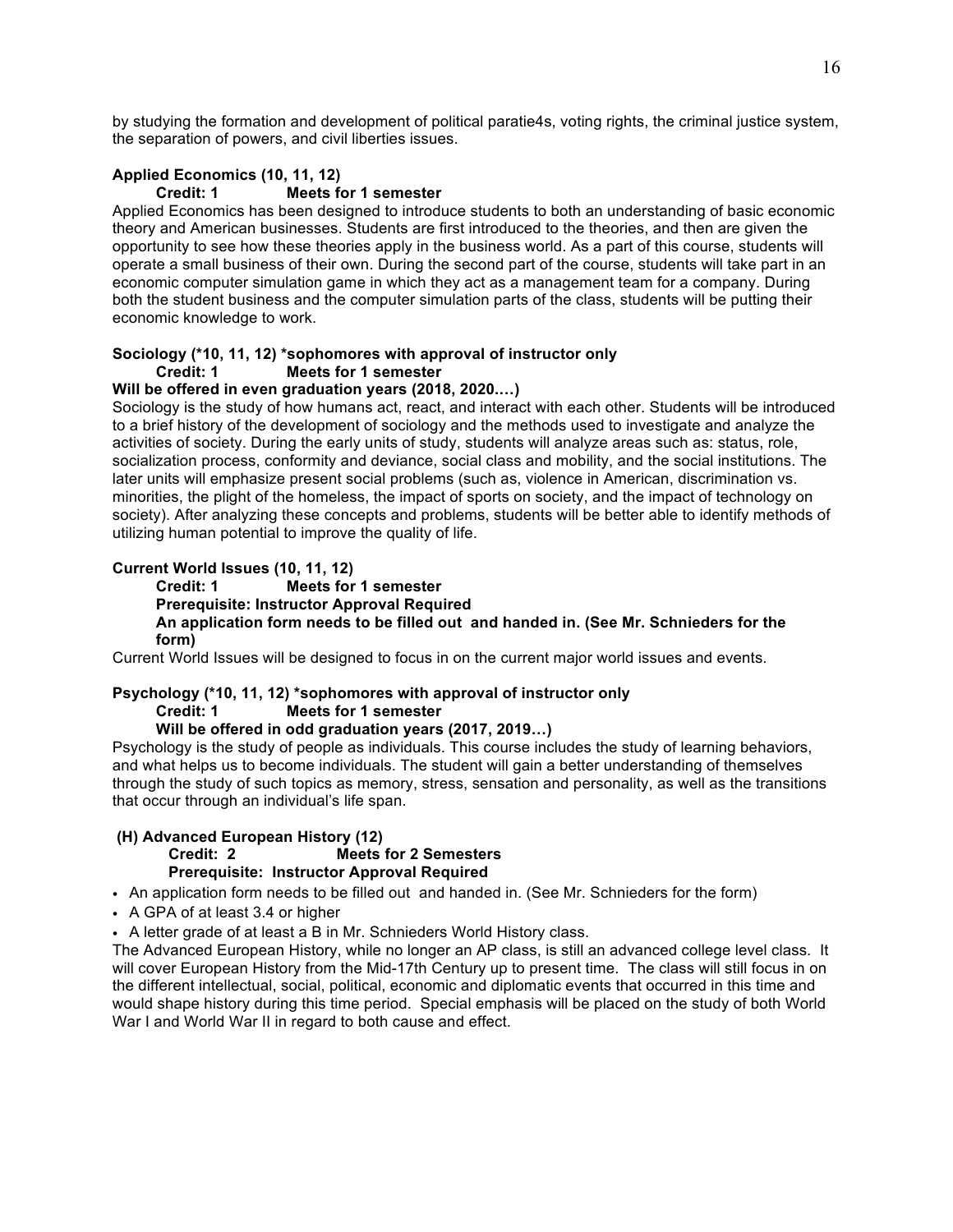## **FOREIGN LANGUAGE**

**Note: College bound students should carefully check entrance requirements at their intended schools with regard to grades and credits needed. Many colleges expect a grade of C- or better in your final semester of high school Foreign Language. Locally, the University of Iowa has the greatest expectations. It would be wise to check the college's graduation requirement as well. Some of those may be met by taking 4 years of a Foreign Language in high school.**

**Spanish I (9, 10, 11) Credit: 2 Meets for 2 semesters Fee: \$20.00, subject to change**

Spanish I introduces the student to the basics of the Spanish language. Students will learn to use the basic tools for speaking and writing in Spanish. Students will practice pronunciation and speaking, and will be introduced to Hispanic culture through a variety of activities.

**Spanish II (9, 10, 11, 12)**

**Credit: 2**

**Meets for 2 semesters**

**Fee: \$20.00, subject to change**

**Faculty signature required: present teacher or department chair if not currently enrolled in Spanish**

#### **Prerequisite: must have had a C- or above in Spanish I.**

The main emphasis of Spanish II is the use of the Spanish language through conversation, reading and writing. Both grammar and culture will be studied in greater detail.

**Spanish III (9, 10, 11, 12)**

**Credit: 2**

**Meets for 2 semesters**

**Faculty signature required: present teacher or department chair if not currently enrolled in Spanish**

### **Prerequisite: must have had a C- or above in Spanish II.**

**Fee: \$20.00, subject to change**

Spanish III is for the serious Spanish student who wants to develop competency in the language. The third year students will put into practice the skills learned in levels I and II. Speaking will become a more important factor in the student's grade. Knowledge of grammar, vocabulary and culture will be expanded.

**Spanish IV (12)**

**Credit: 2**

**Meets for 2 semesters**

**Faculty signature required: present teacher or department chair if not currently enrolled in Spanish**

**Prerequisite: must have had a C- or above in Spanish III.**

**Fee: \$20.00, subject to change**

Spanish IV is for the serious Spanish student who wants to become even more competent in language communication. The fourth year students will again be practicing their use of Spanish with reading, speaking, writing and listening activities. Students will be reading longer, more authentic works of literature and will write compositions analyzing what has been read.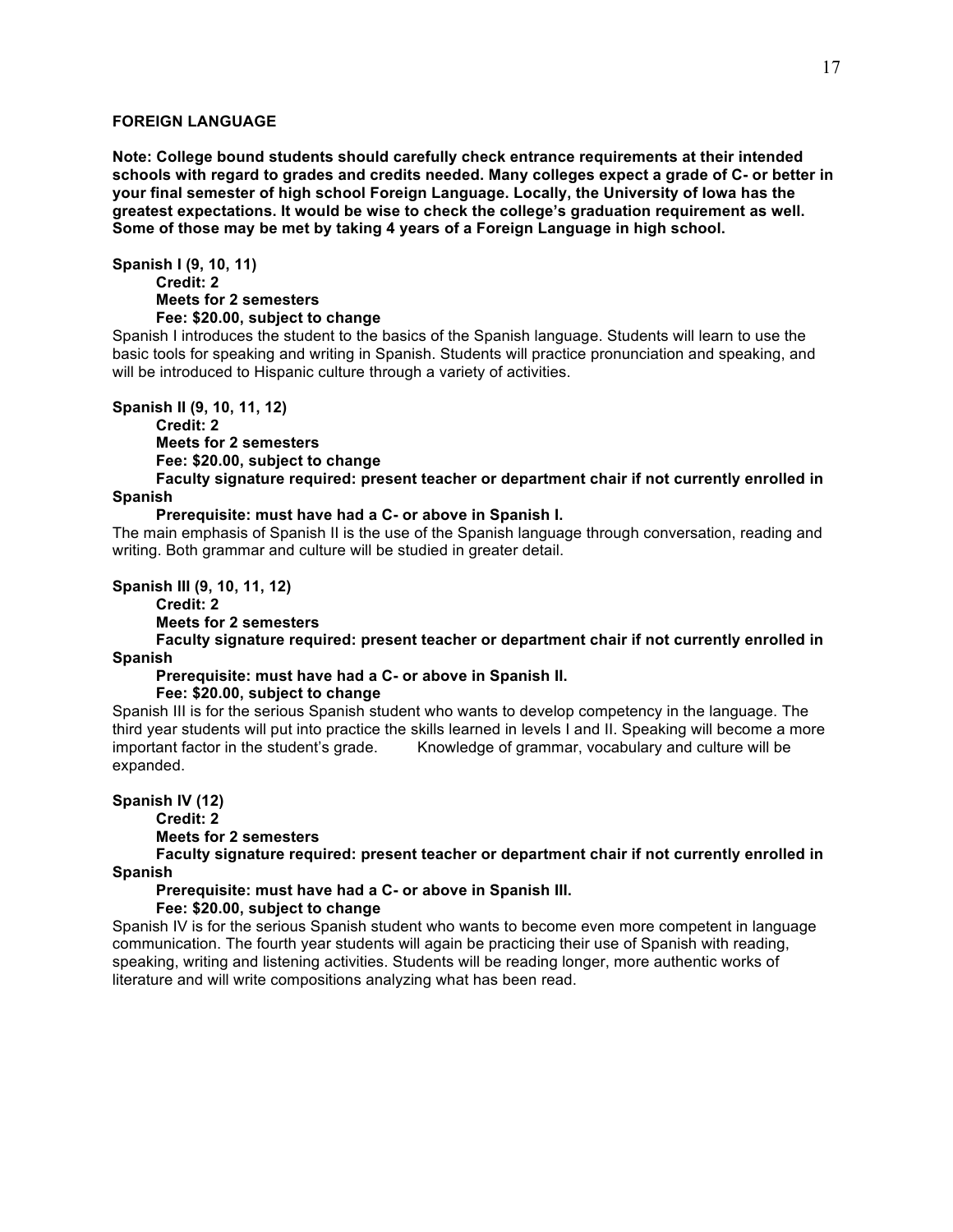#### **PHYSICAL EDUCATION**

The Physical Education Department classes are designed to offer diversity, choice and ultimately more awareness of lifetime fitness/health issues for our students. Each of the classes below meet state physical education requirements. It is important to note that Physical Education Foundations is a required course for all incoming freshmen. It is also a prerequisite for all other physical education classes. In each of our course offerings, our students are exposed to a variety of individual, team, and lifelong activities. Some community facilities will be used to enhance particular units which may require a small user fee. Opportunities will be provide to develop further skills of responsibility, stress management in competitive situations, leadership and self-esteem as well as social skills.

#### **Physical Education Foundations (9) - Required Credit: 1**

#### **Meets for 1 semester**

This course provides opportunities for students to acquire the knowledge and skills needed to engage in a physically active, healthy lifestyle throughout life. Three areas of focus in the course are: health-related fitness, lifetime physical activity, and wellness concepts and skills.

#### **Physical Education (10, 11, 12)**

In this course, students will have the opportunity to be physically active. Many individual and team activities will be addressed with a focus on an active lifestyle when you graduate. Skills of games, cooperation, competition, fitness, and having fun are key components of this class. Many activities will be introduced and active participation is a major expectation. In addition to indoor and outdoor activities, the use of our strength and conditioning room will be offered.

#### **Strength and Conditioning (10, 11, 12) Credit: 1 One semester class**

Strength and Conditioning is a class that works on strength, conditioning, quickness, agility, and other physical attributes of our students. Students will have the opportunity to engage in many indoor and outdoor activities in a cross training atmosphere. In addition, students will get to exercise in our new strength and conditioning room. This is not just a "weightlifting" class, as the focus is on total fitness and active lifestyles. All students; male, female, athlete, non-athlete are encouraged to participate in this class to better themselves physically and learn the skills to lead a physically active lifestyle and reach for total fitness.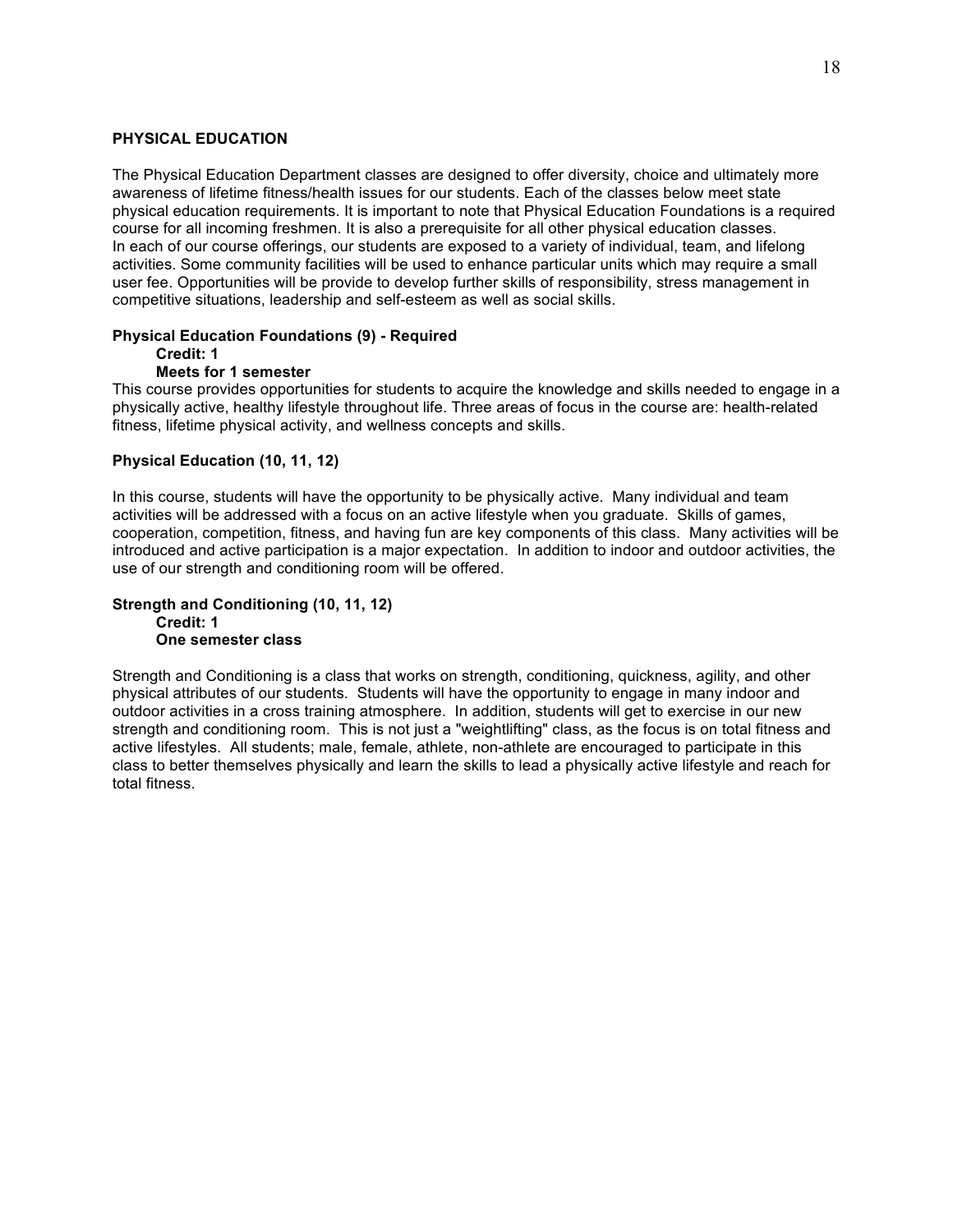## **BUSINESS EDUCATION**

**All business courses are elective.** However, they provide a solid foundation for both college and career- related fields and therefore it is highly recommended that you consider including them when selecting your high school credits

**Students are required to have one technology credit to graduate.**

## **Computer Skills (9, 10, 11, 12)**

## **Credit: 1**

## **Meets for 1 semester - maximum per period 20**

Computer Skills is designed to teach the most common uses of computers and to develop proper keyboarding techniques, build speed and accuracy, and format both business and personal documents. No previous computer experience is necessary. Since our world is becoming more and more technology driven, it is important to be proficient in using word processing, database, spreadsheet, charting, and presentation software. This course is meant for students entering the working world after high school, or for students entering a college or technical school.

**Accounting I (10, 11, 12)**

**Credit: 1**

#### **Meets for 1 semester**

Accounting I is a course designed to begin learning a system of acceptable recordkeeping techniques for a small business. It also encompasses many personal consumer skills. Accounting will be done both manually and on the computer. No prior computer experience is necessary. Accounting is an excellent background for many college business classes and a foundation for a variety of careers. It is recommended that both accounting I and II be taken, but it is not required.

#### **Accounting II (10, 11, 12)**

#### **Credit: 1 Meets for 1 semester Prerequisite: Accounting I**

Accounting II is a continuation of Accounting I. Emphasis is placed on being an accountant for a partnership or corporation. Payroll accounting is also studied. Again, some work will be done manually and some work will be done on the computer. This course is very helpful if you plan on majoring in business in college or pursuing a career in the field of business.

#### **Accounting III (11, 12) Credit: 1 Meets for 1 semester**

#### **Prerequisite: Accounting II**

Accounting III is an advanced course designed for students (1) who want to major in accounting or some other phase of business in college; or (2) who want to work in an accounting field following high school.

## **Accounting IV (11, 12)**

## **Credit: 1 Meets for 1 semester - maximum per period 20 Prerequisite: Accounting III**

Accounting IV is a continuation of Accounting III. It is for students who want to be employed as an accountant, or who wish to major in Business of Accounting in college. The emphasis will be on management and cost accounting. Some time will be spent doing spreadsheet accounting.

## **Intro to Business (9, 10, 11, 12)**

## **Credit: 1**

## **Meets for 1 semester**

This course is designed to give students a general overview of business management and ownership. Along with the basic skills needed to be successful in the business world.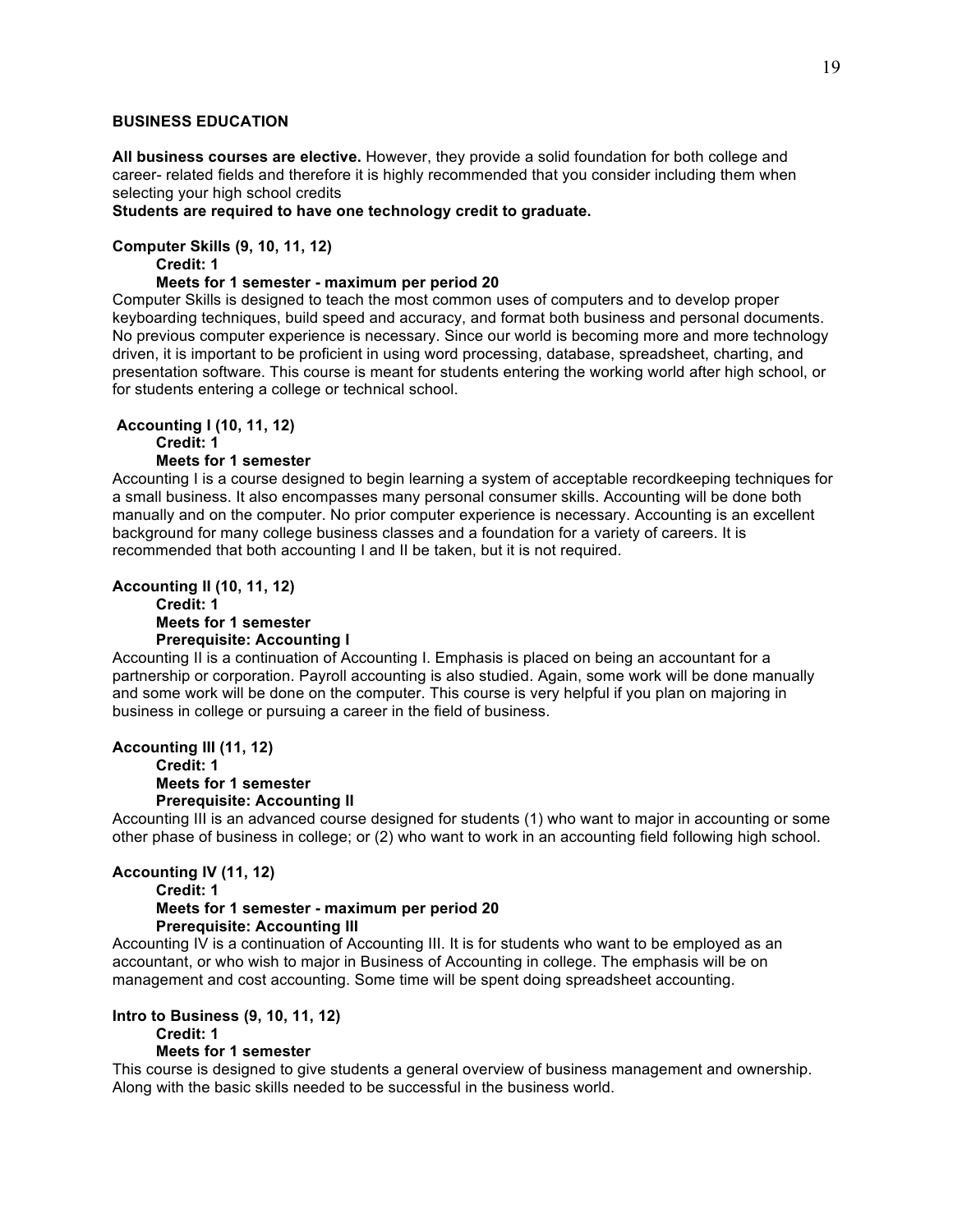## **Marketing (11, 12) Replaces Yearbook/Newspaper**

**Credit: 2 Meets for 2 semesters**

## **Students must apply for enrollment in Marketing and must be accepted into the class by the instructor.**

Marketing will provide students with different elements of design and principles for effective yearbook construction including budget, advertising, business plan, and effective marketing for the school yearbook. This will culminate in the production of the school yearbook. In addition, the school newspaper will be part of the production elements of this class.

## **Business Law (10, 11, 12**)

**Credit: 1**

## **Meets for 1 semester (minimum of 10 students needed to teach the class.)**

A personal use course which focuses on the legal environment and laws that govern society. The student will gain an understanding and appreciation of the legal system.

## **Credit: 1 Meets for 1 semester Required for incoming 9th graders (exemption may only be granted with administrator approval)**

21st Century Skills is a course focused on keeping students up with the changes in the 21st Century. This course will be a mixture of high school orientation and skills for effective students of high school and life after school. As well as, 21st century skills such as employability skills and financial literacy.

Students will:

- 1) Develop skills to become better students for life: study skills, responsibility, accountability, discipline, and time management.
- 2) Understand areas of soft skills, or emotional intelligence (EI), or employability skills as outlined by the United States Department of Labor.
- 3) Orientate to life in high school
- 4) Apply and understand necessary skills for personal finance:
- 5) Understand the idea that short-term decisions have an enormous impact on them in the longterm.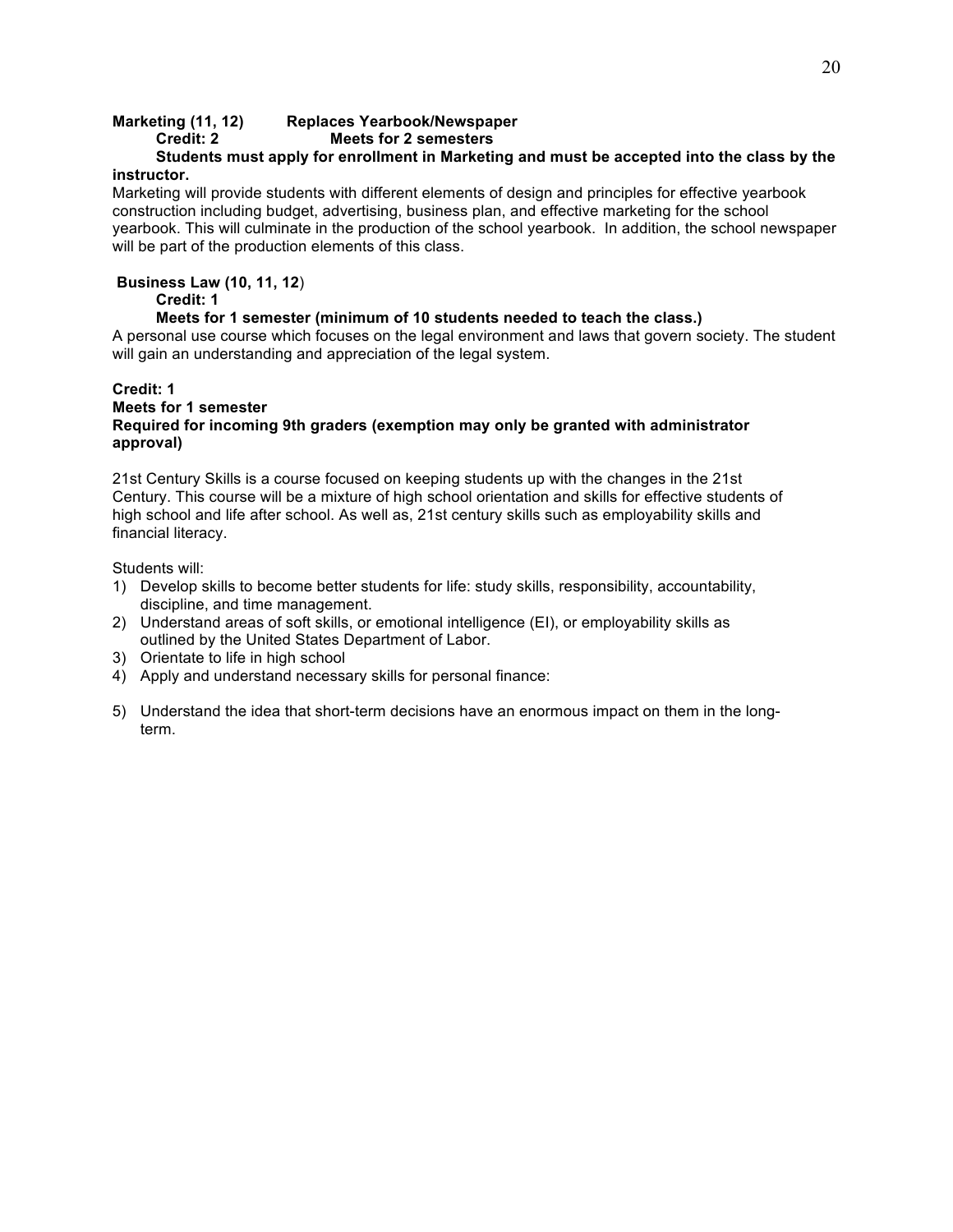#### **FAMILY AND CONSUMER SCIENCE**

Valuable life skills for both male and female students are taught in the Family and Consumer Sciences Department. The courses include Foods and Nutrition, Child Development, Independent Living and Clothing. These are activity courses with plenty of "hands on" learning experiences.

The emphasis in the Family and Consumer Sciences curriculum is to teach the student the necessary skills to live independently and become caring and informed consumer, parents and community citizens. These skills are nurtured within our Catholic environment in order to challenge a student academically, develop their individual faith, and to grow in their family and community relationships. A large part of the learning comes from doing and participating in labs and community activities.

All students are encouraged to explore any and all courses in the Family and Consumer Sciences field. High expectations coupled with a friendly atmosphere are conducive to learning skills that will be beneficial to each student for a lifetime.

**Clothing I (9, 10, 11, 12)** 

**Credit: 1** 

**Meets for 1 semester - normally, will be taught 1st semester Prerequisite: students will provide their own sewing materials Fee: \$20.00, subject to change**

Clothing I is for the students who have little or no knowledge of clothing construction. Students will learn the basic techniques in operating a machine, selecting fabric and pattern and constructing three or more garments.

**Clothing II (9, 10, 11, 12)** 

**Credit: 1 Meets for one semester - Normally, 2nd semester Prerequisite: Students will provide their own sewing supplies. Fee: \$20.00, subject to change**

Clothing II is designed for the students who have previous sewing experience. Students will select sewing patterns which include construction details that they have not mastered from Clothing I. Students will also cover clothing alterations for constructed and purchased garments. Students will explore careers related to the clothing industry.

Normally, Clothing II will be taught 2nd semester. A student taking Clothing I 1st semester would be able to take Clothing II 2nd semester.

**Food And Nutrition (10, 11, 12) Credit: 1 Meets for 1 semester - maximum per period 20 Fee: \$30.00, subject to change**

The Food and Nutrition I course will expose students to the basic techniques needed for food preparation. Food areas studied include meat, vegetables, fruits, pastry, cakes, eggs, breads, etc. Nutrition, meal planning, and eating disorders will also be studied.

**Food And Nutrition II (10, 11, 12) Credit: 1 Meets for 1 semester Prerequisite: Student needs to complete Food and Nutrition I successfully Fee: \$30.00, subject to change**

Food and Nutrition II is an extension of Food and Nutrition I. This course will allow students to practice basic cooking principals and meal preparation in depth. More time will be spent on complete meal planning, equipment and kitchen utensil use, meat cookery, milk, cheese, and egg products. This unit will also include entertaining, etiquette, and foreign foods.

**Child Development (11, 12)**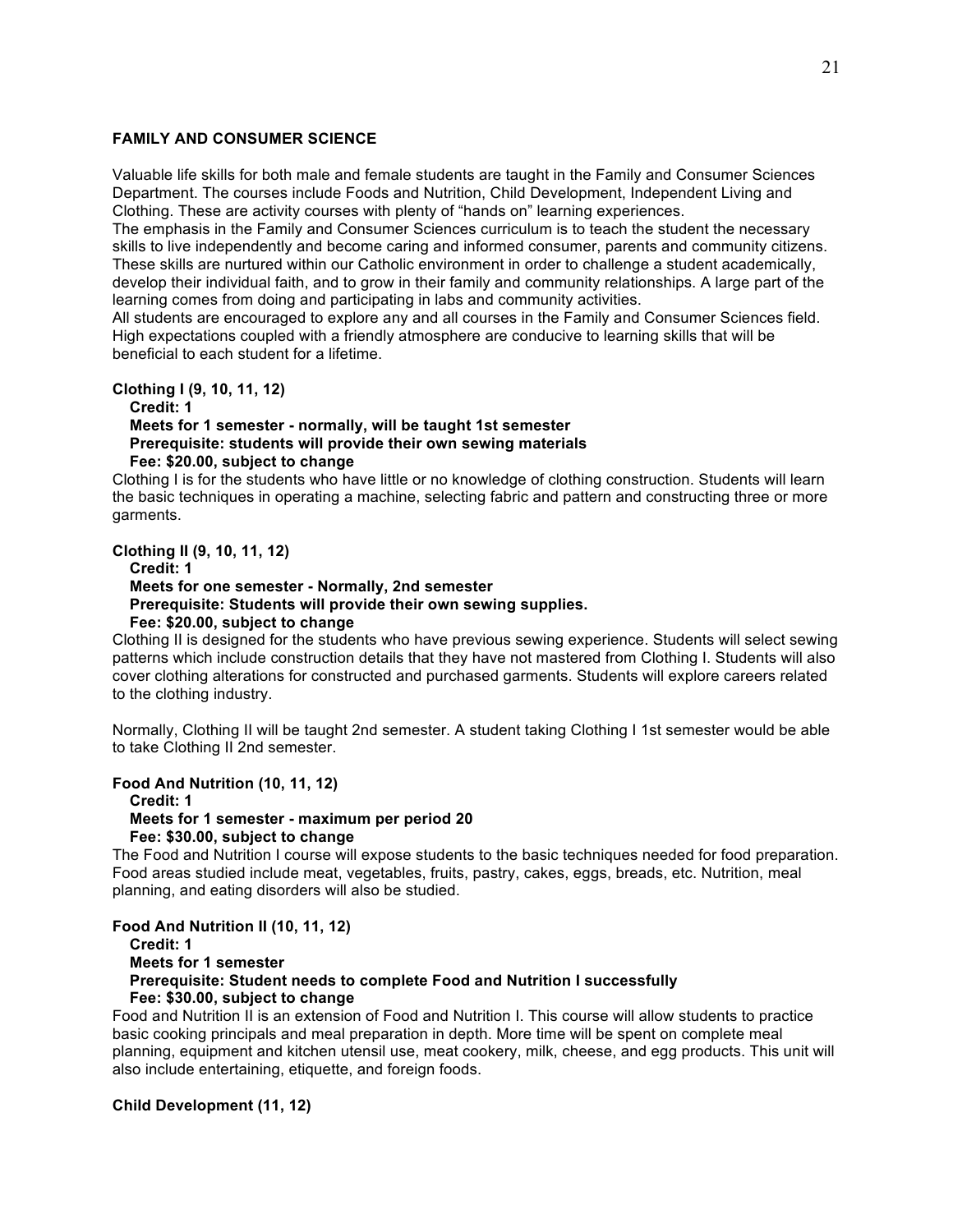## **Credit: 1 Meets for 1 semester**

## **Fee: \$20.00, subject to change (workbook and activity supplies)**

Child Development will provide the students with knowledge of pregnancy and prenatal development. The physical, emotional, intellectual and social development of children from birth to age one will be studied.

## **Independent Living And Wellness (12)**

**Credit: 1 Meets for 1 semester Fee: \$20.00, subject to change**

Independent Living and Wellness is for all students who want to learn how to make fundamental decisions in order to successfully live independently and healthy after leaving high school. The students will explore many areas of basic survival such as cooking, laundry, establishing credit, home decorating, sewing, and healthy lifestyle choices.

#### **Independent Study In Family And Consumer Sciences (11, 12) Food and Nutrition Clothing**

## **Meets for 1 semester Prerequisite: Teacher approval Fee: \$10.00, subject to change**

Normally, these classes will be offered second semester and will be taught at the same time as Clothing II/Foods II.

A student can take the opportunity to study an area in the field of family and consumer sciences for personal growth or further exploration in a specific area of study not covered in the regular classroom. This independent study coursework is for junior or senior students.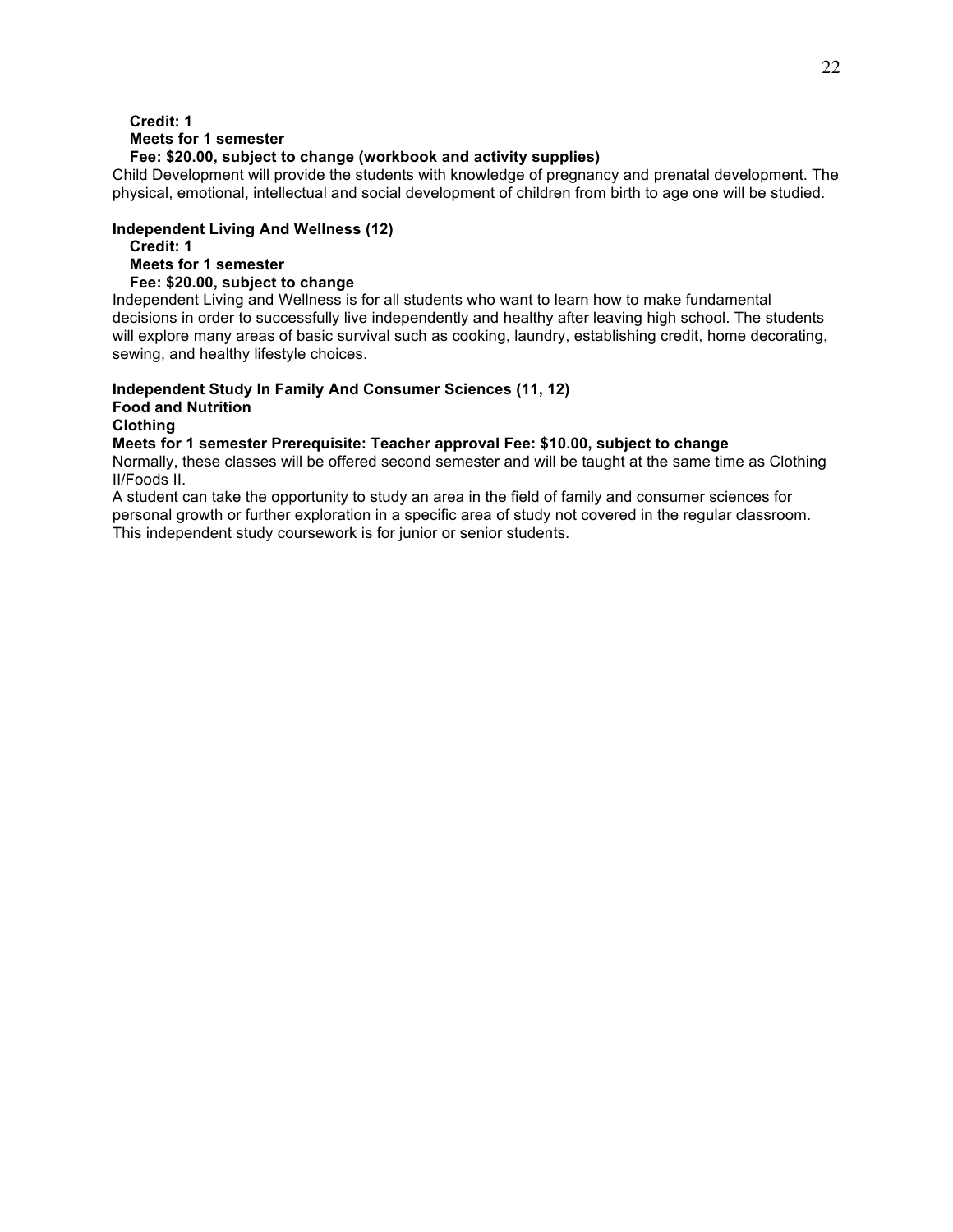#### **VISUAL ARTS**

**Mission: The mission of an Art Department is to provide experiences that will permit students to develop visual literacy, production and problem solving skills, knowledge of art history, and a desire to participate in art activities the rest of their lives.**

**Art I – Introductory Art (9,10,11,12) Credit: 1 Meets for one semester Prerequisite: none Fee: \$25.00, subject to change**

This course provides an introduction to the many forms that art may take, to careers, art history, and art appreciation. Participation art is emphasized as a broad sampling or techniques and media are explored.

**Art II – Foundations of Art (9,10,11,12)**

**Credit: 1 Meets for one semester Prerequisite: Art I Fee: \$25.00, subject to change**

After the basics in Art I, the second course of art offers an opportunity to learn more complex techniques in all areas. Quality of work and the creative use of skills are emphasized.

**Art III – Intermediate Art (10,11,12)**

**Credit: 1 Meets for one semester Prerequisite: Art I, Art II Fee: \$25.00, subject to change**

Intermediate art course allows students to explore selected areas in-depth. This course has different content and the student can be more selective in their study of art. If you are planning to be an Art Major, it is recommended that you take one or more of the following: ceramics, jewelry or photography, painting, drawing

**Art Major – Advanced Art (12)**

**Credit: 1 per semester Meets for one semester – may be taken for more than one semester Prerequisite: Art I, Art II, plus 2 additional classes, or once finished highest level of a media**

**course**

#### **Need Teacher Approval**

#### **Fee: \$25.00**

Students with at least three courses of studio art credits are eligible for this challenging course. An opportunity is available to develop a collection of individual work (a portfolio) based on original concepts, rather than class assignments. The portfolio is useful for scholarship applications, career searches and job interviews.

**Ceramics (10,11,12) Credit: 1 Meets for 1 semester Prerequisite: Art I Fee: \$30.00, subject to change**

Student projects are oriented toward the enjoyment of clay and an understanding of the part ceramics plays in society - - Themes in this course include form and function, nature, history, and fantasy.

**Advanced Ceramics (10,11,12) Credit: 1 Meets for 1 semester**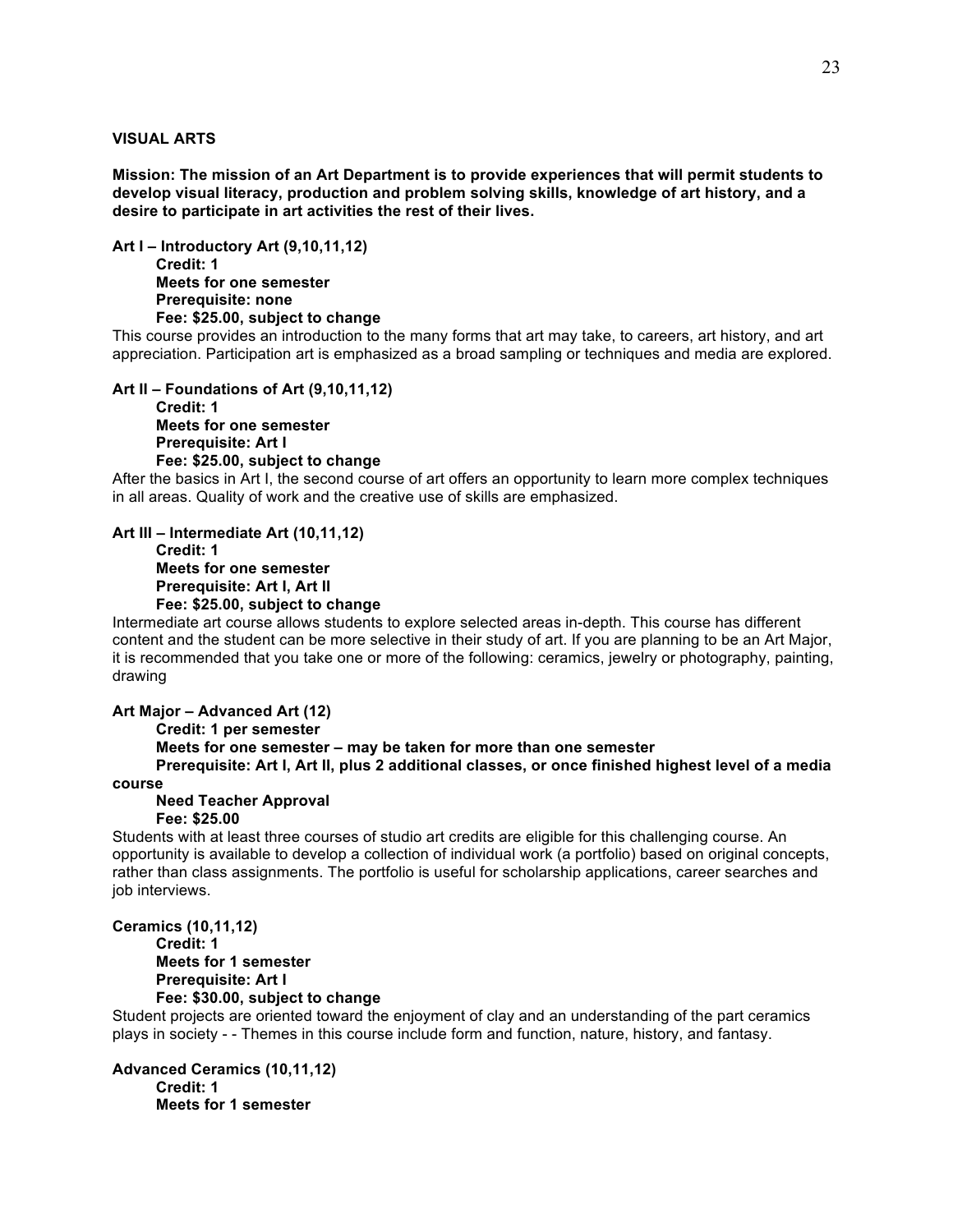## **Prerequisite: Art I, Ceramics – Instructor Approval Fee: \$30.00, subject to change**

The advanced ceramics will allow students an opportunity to learn more complex techniques in design, using coil method, slab method, wheel method, and sculpture.

**Photography (10,11,12) Credit: 1 Meets for 1 semester Prerequisite: Photoshop/Art I Fee: \$30.00, subject to change**

Creative Photography will explore the variety of mediums within photography, as well as art concepts. You will learn to operate a DSLR camera, take intriguing photographs and digitally enhance images in Photoshop. This will allow for a well rounded study in Photography, and hopefully will give you a greater understanding of the subject.

**Advanced Photography (10,11,12)**

**Credit: 1 Meets for 1 semester Prerequisite: Photography Fee: \$30.00, subject to change**

After exploring the several outlets of photography, advanced photography will allow you to go even further. You will be able to explore your passions within photography and make art. This class is for those that are interested in focusing on furthering their interests and focused on developing their skills as a fine art photographer. You will need to use the composition abilities learned in Creative Photography to explore furthering your skills in Digital Photography.

#### **Drawing (9,10,11,12) Credit: 1 Meets for 1 semester Prerequisite: Art I Fee: \$30.00, subject to change**

Drawing is an introductory art course for students of all skill levels that explores various techniques and media through working in a studio-like atmosphere. Drawing is a bases for all fine art; it encompasses the basic skills needed for fine arts. Over the semester students will develop their artistic vocabulary, use of expression, and understanding of 2-dimensional compositions. Also, students will learn the technical skills to draw from observation and imagination as well as how to use a large range of materials. Finally, students will explore visual observation and communication using line, value, design and texture. More advanced applications will be introduced such as in-depth look at perspective and proportion.

**Painting (10,11,12) Credit: 1 Meets for 1 semester Prerequisite: Art One; recommended drawing or instructor approval Fee: \$30.00, subject to change**

Painting is an introductory art course for students to explore various techniques and media through working in a studio-like atmosphere. Over the semester students will develop their artistic vocabulary and explore painting techniques and color. Also, students will learn about composition and the technical skills used in painting.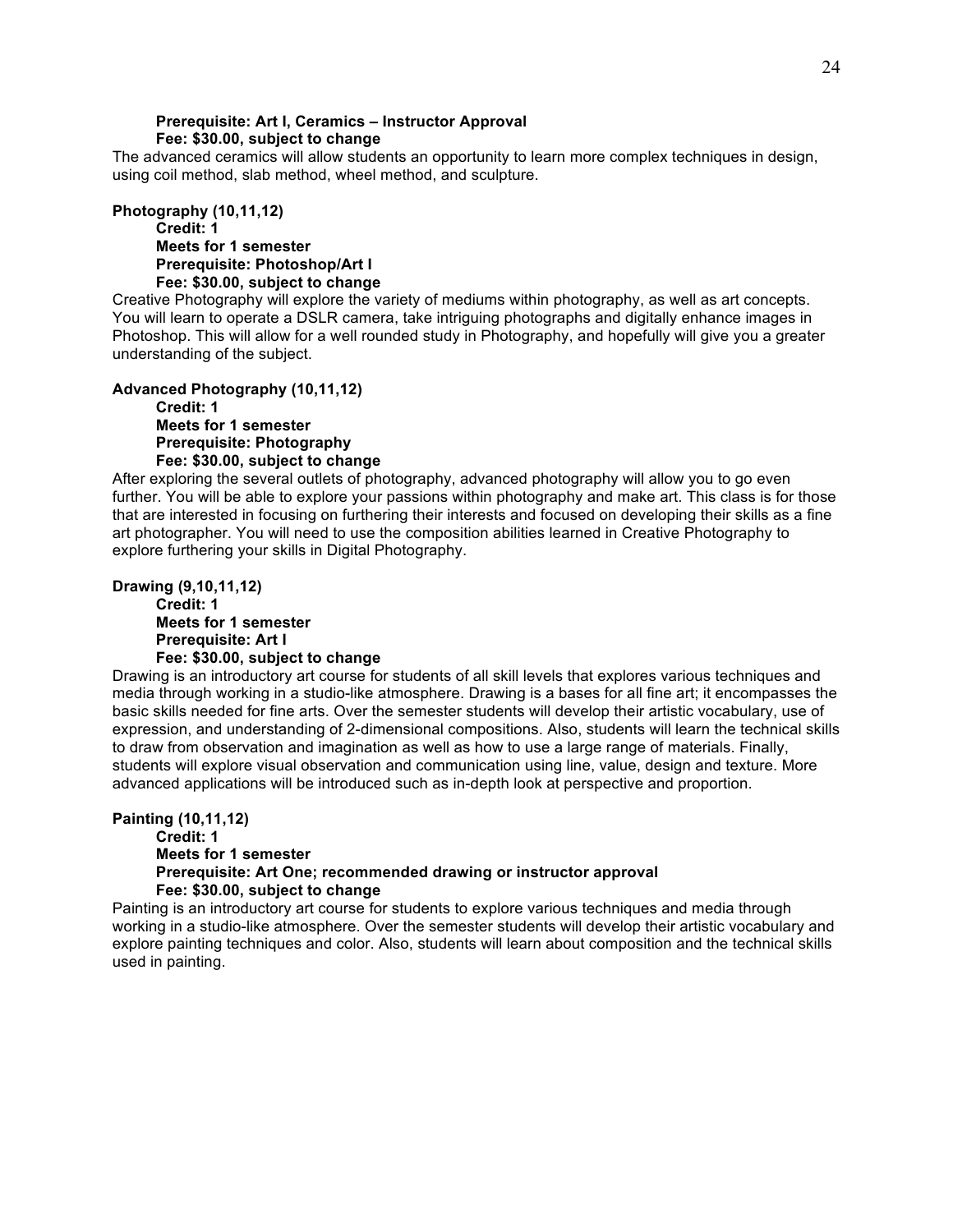### **MUSIC**

**Choir (9, 10, 11, 12)**

**Credit: 2 (1 credit per semester)**

**Meets for 2 semesters - Students are required to sign up for both semesters unless approved by instructor in advance**

There are three components to Choir that students explore during the year:

Concert Choir, Mass Choir, After School Choir (offered as an extracurricular for students interested) Students attend Concert Choir rehearsal during the school day. The Concert Choir works to

prepare literature in order to develop cultural awareness and ensemble skills. Students will develop skills in rhythm, vocal technique, sight reading and improving their performance skills in this course.

Singing as part of the Mass Choir is a service provided to Columbus Catholic High School by the choir program. Students prepare hymns and other liturgical music to sing at school Masses each month. Students are required to sing at all school Masses as part of this course.

Each student has individual 15-minute lessons, which take place approximately 4 times throughout the semester. The purpose of lesions is to develop vocal technique and ear training skills. Students also use this time to prepare festival music, such as All- State and Solo/Ensemble contest, as each student's interests dictate.

#### **After School Choir (9, 10, 11, 12)**

#### **Extracurricular**

#### **Meets for 2 semesters**

After School Choir performs for a number of in-school and out-of-school events, which include concerts, contests, and Mass. All rehearsals and events are mandatory. A variety of styles of music are studied. This is an outside of school extracurricular activity that meets for two semesters. Students who have 3 unexcused absences are removed from this ensemble.

#### **Band (9, 10, 11, 12)**

#### **Credit: 2 (1 credit per semester)**

#### **Meets for 2 semesters - Students are required to sign up for both semesters unless approved by instructor in advance**

#### **Prerequisite: previous instrumental training and/or instructor approval**

There are three components to Band that students explore during the year:

Concert Band, Pep Band, Jazz Band (offered as a separate course for students interested)

Students attend Concert Band rehearsal during the school day. The Concert Band works to prepare band literature in order to develop cultural awareness and ensemble skills. Students will develop skills in rhythm and note reading. Students will also study history and theory relevant to the music being played.

Pep Band is a service provided to Columbus High School by the Band Program. Band students play arrangements of popular music to entertain crowds at sporting events. Students are required to attend a certain number of Pep Band events as part of the Concert Band class.

Each student has individual 15-minute lessons, which take place approximately 4 times throughout the semester, to develop technique on his/her instrument. These lessons are graded on preparation, note accuracy, rhythmic accuracy, phrasing, dynamic, articulation, and other factors on a level appropriate to each individual student. Students will also use this time to work on music for festivals such as Solo and Ensemble, All- State, etc., as each student's interests dictate.

Small groups, individuals, and the entire Band (when possible) may perform as part of worship at school liturgies. Spiritual growth and worship through music are two appropriate goals of the Band at Columbus Catholic High School.

#### **Jazz Band**

**Extracurricular** 

## **Meets for 2 semesters**

Jazz Band performs for a number of in-school and out-of-school events, which include concerts, contests, and Pep Band. All rehearsals and events are mandatory. A variety of styles of music are studied as well as jazz improvisation and techniques. This is an outside of school day activity that meets for two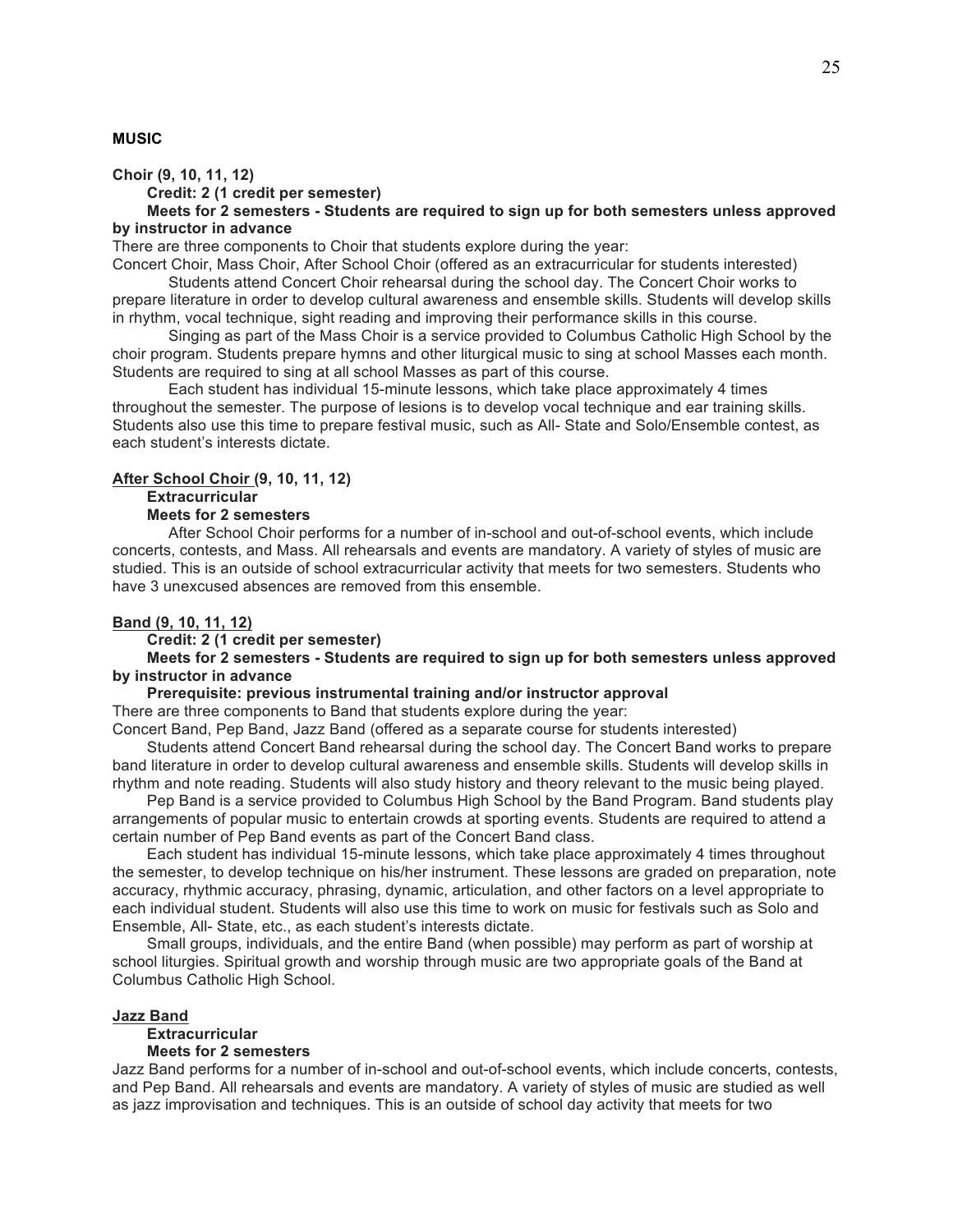semesters. Signing up for Jazz Band is a **yearlong** commitment due to the performance schedule. Students are required to attend a certain number of Pep Band events as part of the Jazz Band. Students who have 3 unexcused absences are removed from this ensemble.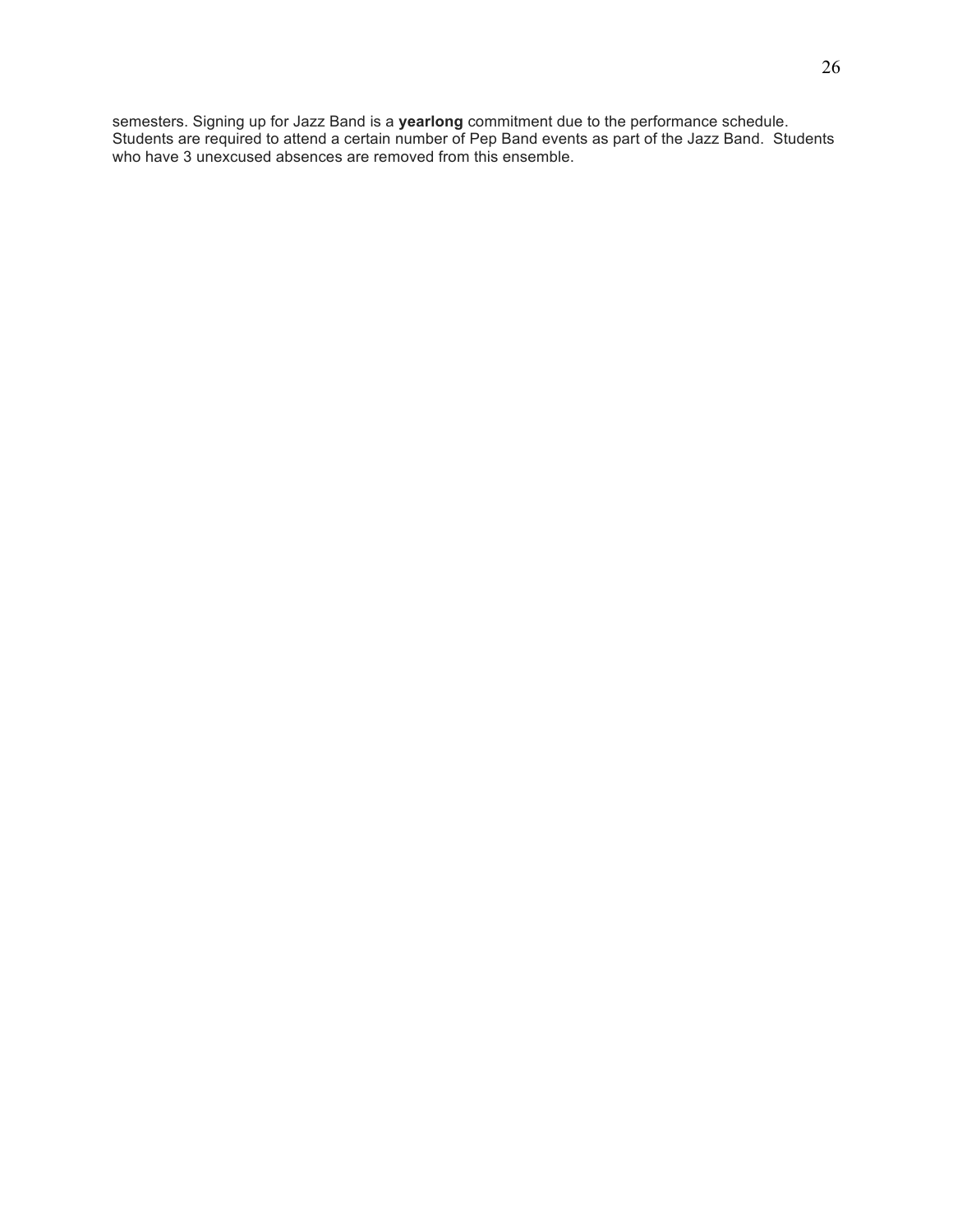## **ENGLISH LANGUAGE LEARNING**

#### **ELL 01 (Level determined by assessment) Credit: 2**

## **Meets both semesters**

This is an ESL course designed for *beginning to high-beginning* English-language learners. Because of the amount of time these students have spent in the United States, their receptive skills (listening, reading) are more highly developed than their productive skills (writing, speaking), but all skills are at a rudimentary level.

#### **ELL 02 (Level determined by assessment) Credit: 2 Meets both semesters**

This is an ESL course designed for *emerging* English-language learners whose receptive skills (listening, reading) are somewhat better than their productive skills (writing, speaking).

## **ELL 03 (Level determined by assessment)**

**Credit: 2**

## **Meets both semesters**

This is an ESL course designed for *developing* English-language learners. These students have basic conversational speaking skills, are able to formulate questions based on class content, and can comprehend highly contextualized responses and explanations.

## **ELL 04 (Level determined by assessment)**

#### **Credit: 2 Meets both semesters**

This is an ESL course designed for more advanced English-language learners.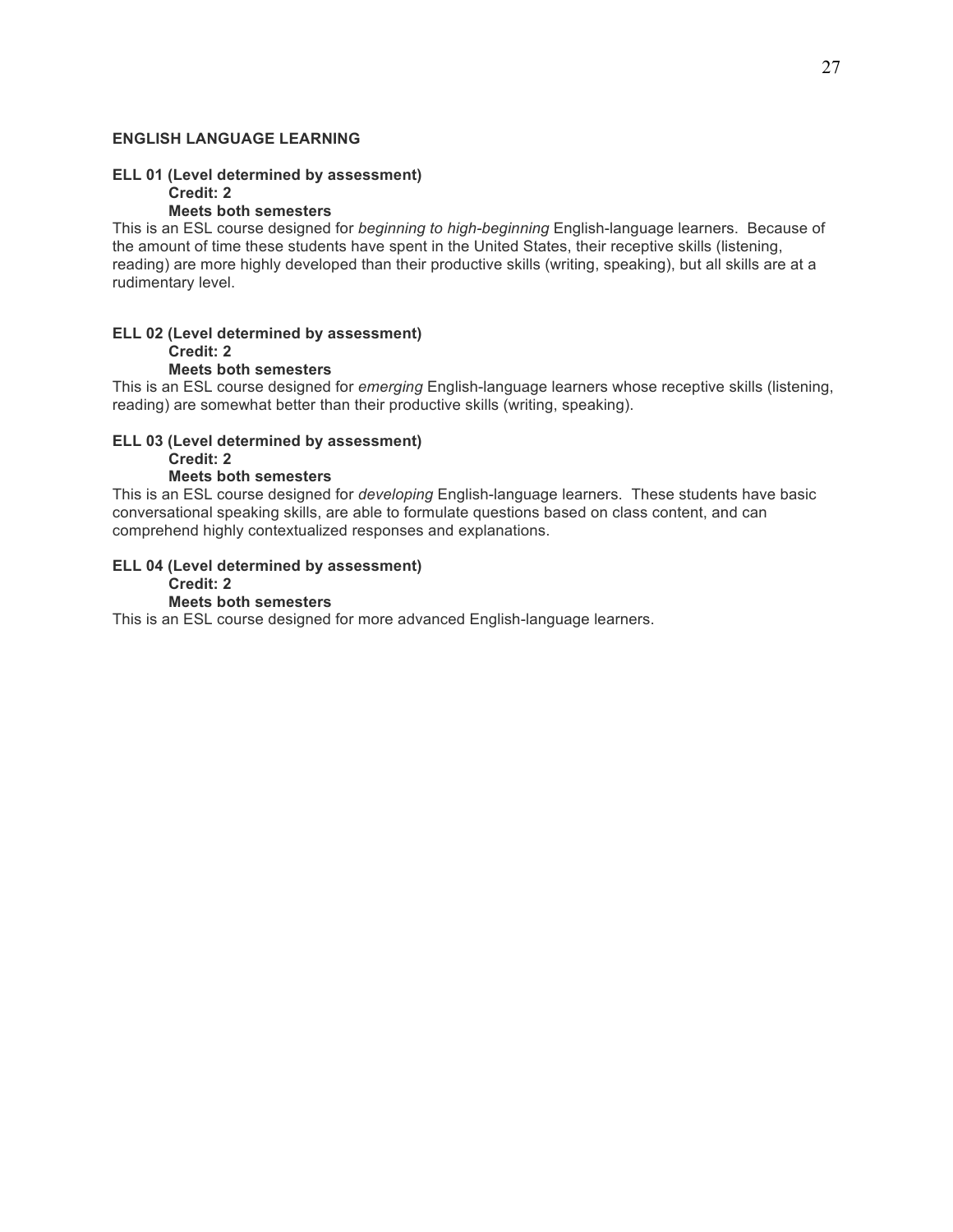## **21st CENTURY SKILLS Credit: 1 Meets for 1 semester Required for incoming 9th graders (exemption may only be granted with administrator approval)**

21st Century Skills is a course focused on keeping students up with the changes in the 21st Century. This course will be a mixture of high school orientation and skills for effective students of high school and life after school. As well as, 21st century skills such as employability skills and financial literacy.

Students will:

- 1) Develop skills to become better students for life: study skills, responsibility, accountability, discipline, and time management.
- 2) Understand areas of soft skills, or emotional intelligence (EI), or employability skills as outlined by the United States Department of Labor.
- 3) Orientate to life in high school
- 4) Apply and understand necessary skills for personal finance:
- 5) Understand the idea that short-term decisions have an enormous impact on them in the longterm.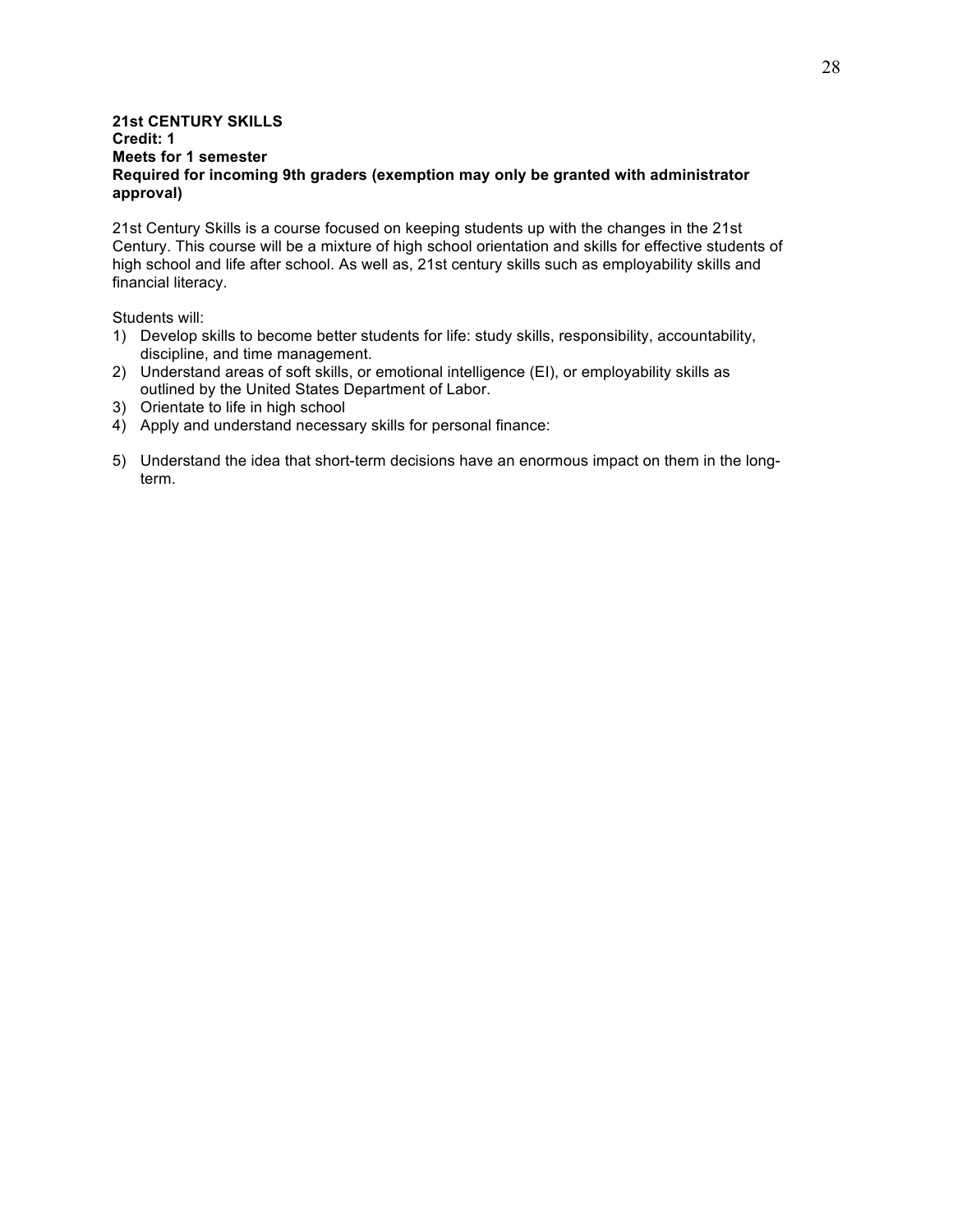## **Iowa Learning Online (New)**

Iowa Learning Online (ILO) is a state-run system that has provided high-quality online courses to school districts since 2004. This is for courses not offered at the school district, to alleviate a scheduling conflict, for credit recovery, for homebound students, and for alternative education.

Classes that we would offer (because they are not available at Columbus or through dual enrollment):

- Marine Science
- Geography
- Art History and Criticism
- Chinese I and II
- French I, II, III and IV
- German I and II
- Latin I and II

Students should visit with the school counselor for more information regarding these courses and interest in pursuing online education.

#### **These courses have a fee of \$250 per semester. This is in addition to tuition for Columbus High School.**